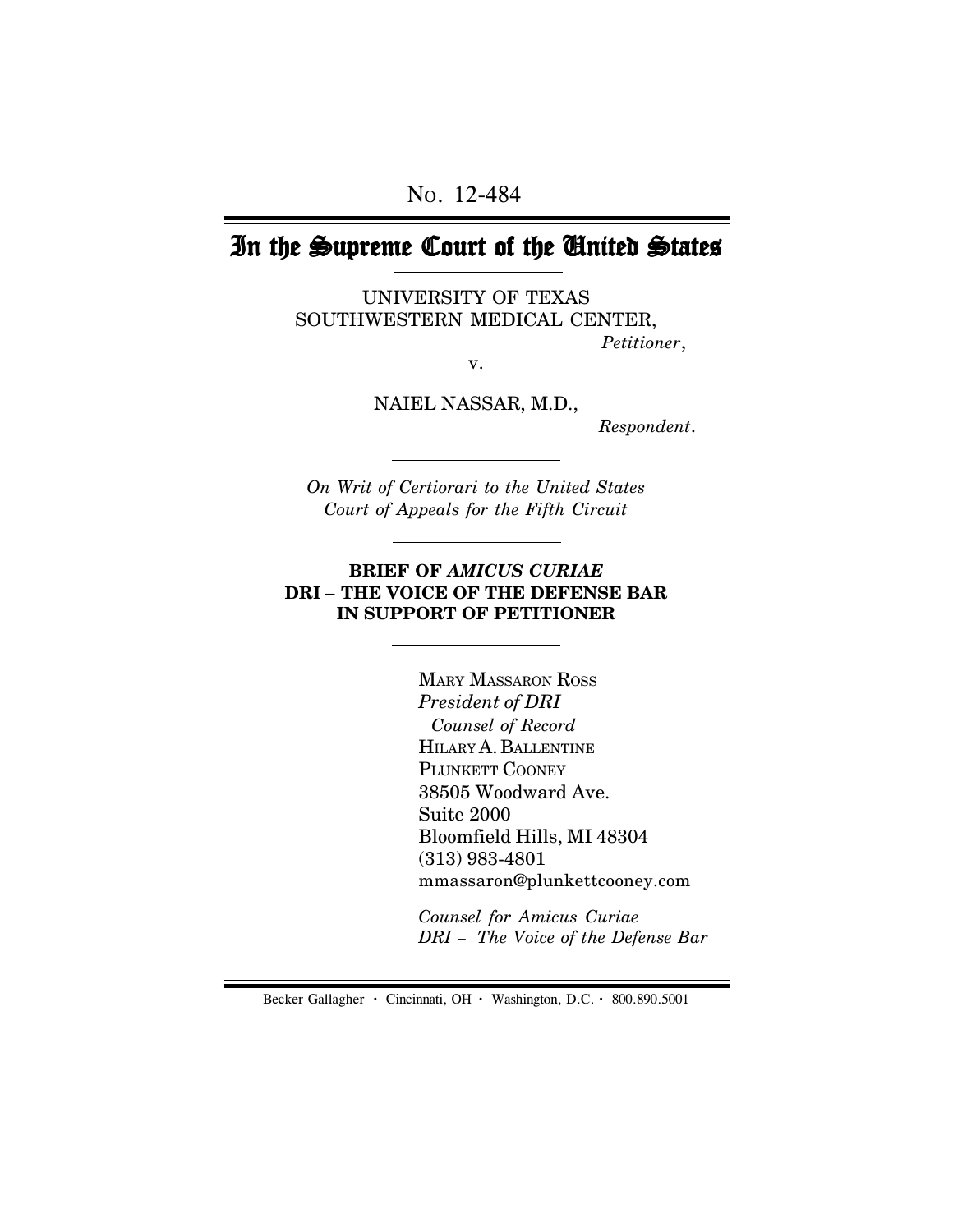## **TABLE OF CONTENTS**

# **Page(s)**

| Table of Authorities $\dots\dots\dots\dots\dots\dots\dots\dots$                                                                                                                                                                                                                    |
|------------------------------------------------------------------------------------------------------------------------------------------------------------------------------------------------------------------------------------------------------------------------------------|
|                                                                                                                                                                                                                                                                                    |
|                                                                                                                                                                                                                                                                                    |
|                                                                                                                                                                                                                                                                                    |
| I. The Decision Below Misreads the Language of<br>the Statute, Which Requires a Plaintiff to<br>Establish That the Claimed Retaliation<br>Occurred "Because" of Protected Conduct -A<br>Phrase the Court Has Interpreted in a Similar<br>Context to Require a Showing of "But-For" |
| II. The Motivating-Factor Standard Compromises<br>Defendants' Ability to Erect a Defense and<br>Imposes Substantial Burdens on Defendants . 13                                                                                                                                     |
|                                                                                                                                                                                                                                                                                    |

i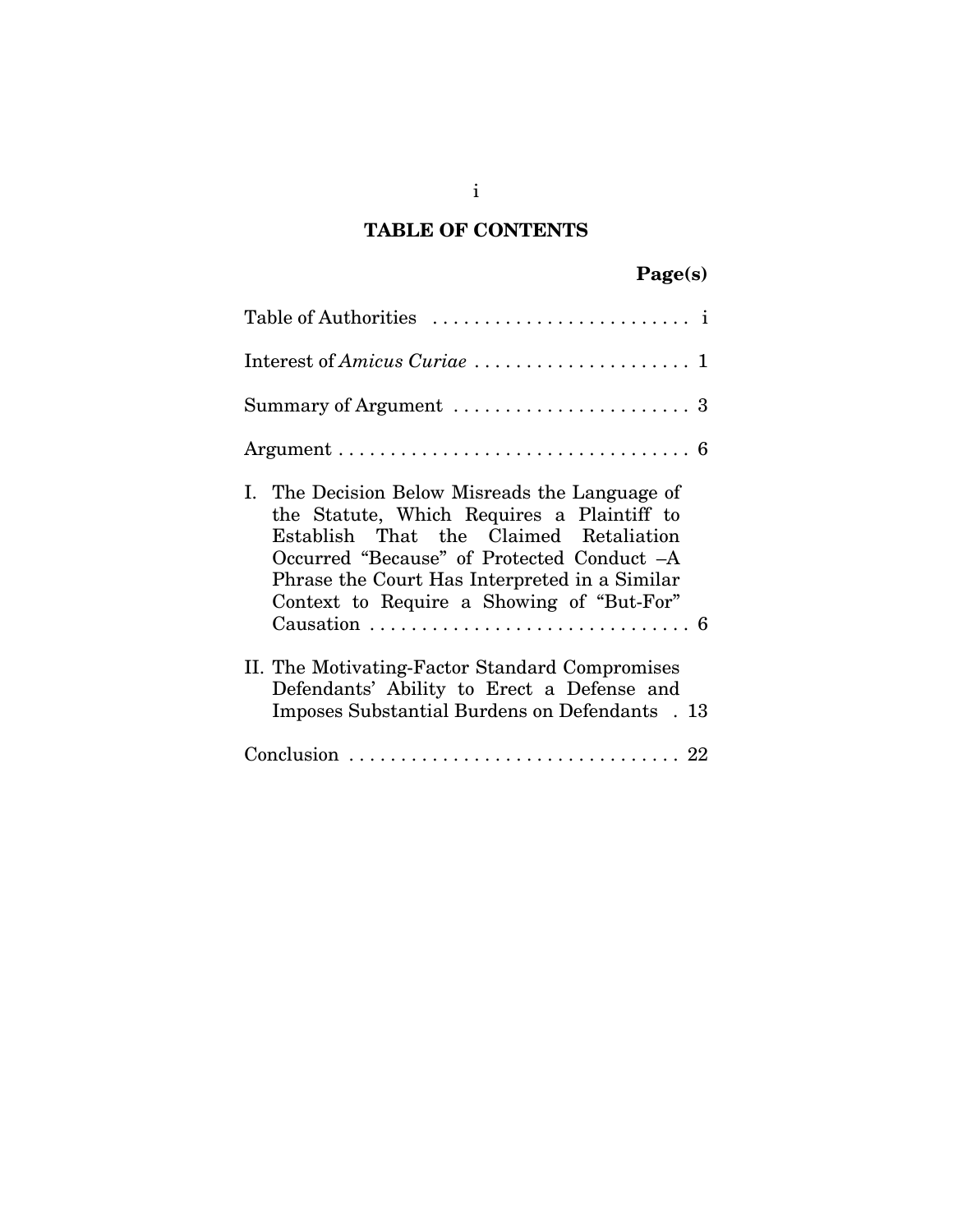## **TABLE OF AUTHORITIES**

**Page(s)**

## **CASES**

| Abrams v. Lightolier Inc.,<br>$50$ F.3d $1204$ (3d Cir. 1995)  18, 19 |
|-----------------------------------------------------------------------|
| BedRoc Ltd., LLC v. U.S.,                                             |
| Burlington Northern and Santa Fe Ry. Co. v.<br>White,                 |
| Christianburg Garment Co. v. EEOC,                                    |
| Desert Palace, Inc. v. Costa,                                         |
| Engine Mfrs. Assn. v. South Coast Air<br>Quality Management Dist.,    |
| <i>Fairley v. Andrews,</i>                                            |
| Gross v. FBL Financial Services, Inc.,                                |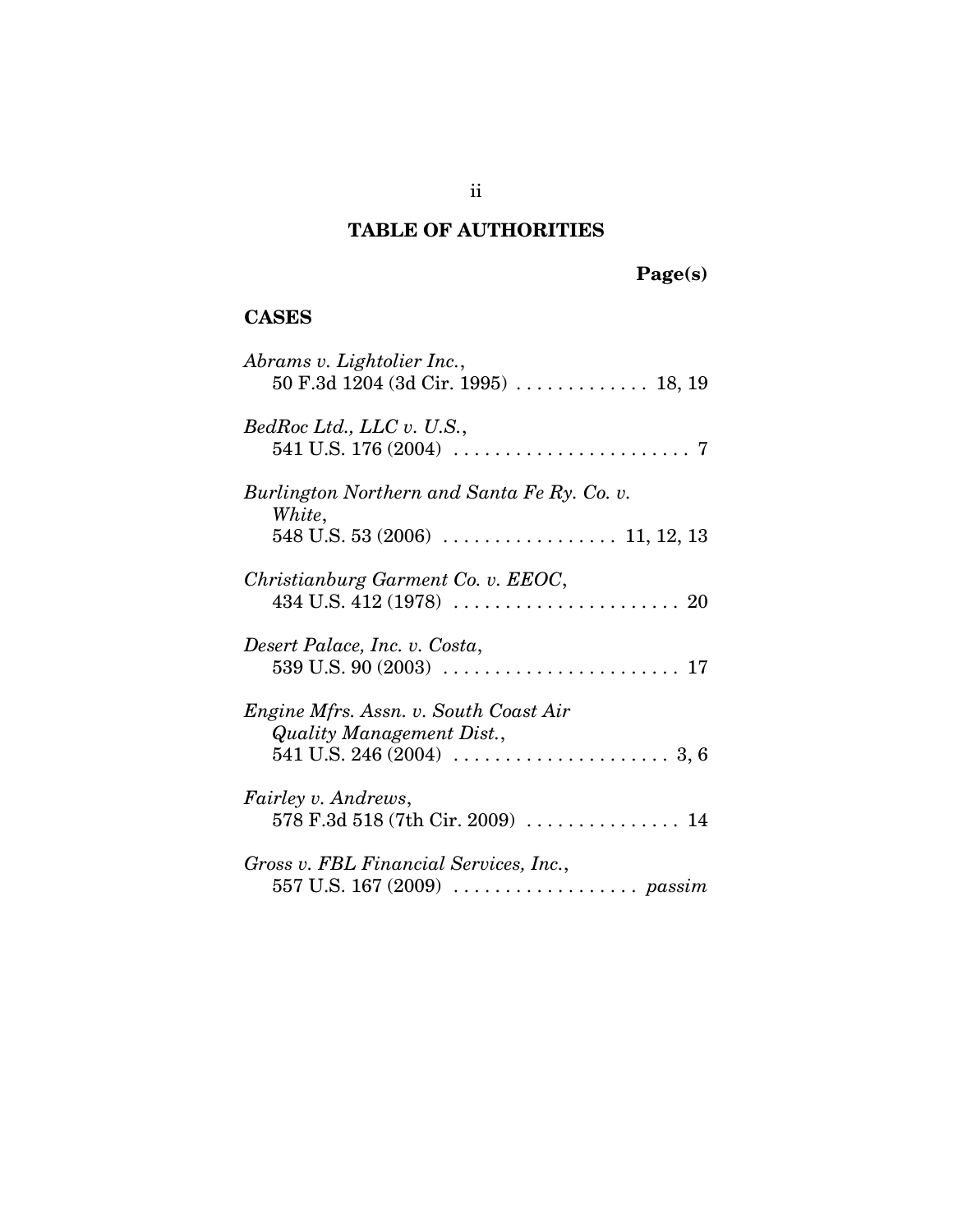| Helvering v. Stockholms Enskilda Bank,                                                                                                                    |
|-----------------------------------------------------------------------------------------------------------------------------------------------------------|
| Holcomb v. Iona College,<br>521 F.3d 130 (2d Cir. 2008)  17                                                                                               |
| McMenemy v. City of Rochester,                                                                                                                            |
| Merrill Lynch, Pierce, Fenner & Smith Inc. v.<br><i>Dabit</i> , 547 U.S. 71 (2006) $\ldots \ldots \ldots \ldots 5, 9$                                     |
| Nassar v. University of Texas Southwestern<br>Medical Center,                                                                                             |
| Newman v. Piggie Park, Enterprises, Inc.,                                                                                                                 |
| Osborn v. Bank of the U.S.,<br>$22 U.S. 738 (1824) \ldots \ldots \ldots \ldots \ldots \ldots \ldots 7$                                                    |
| Peterson v. Utah Dep't of Corr.,<br>301 F.3d 1182 (10th Cir. 2002) $\ldots \ldots \ldots \ldots 12$                                                       |
| Robinson v. Shell Oil Co.,                                                                                                                                |
| Russello v. U.S.,                                                                                                                                         |
| White v. Baxter Healthcare Corp.,<br>$533 \text{ F}.3d \text{ } 381 \text{ (6th Cir. } 2008) \text{ } \dots \dots \dots \dots \dots \dots \dots \dots 17$ |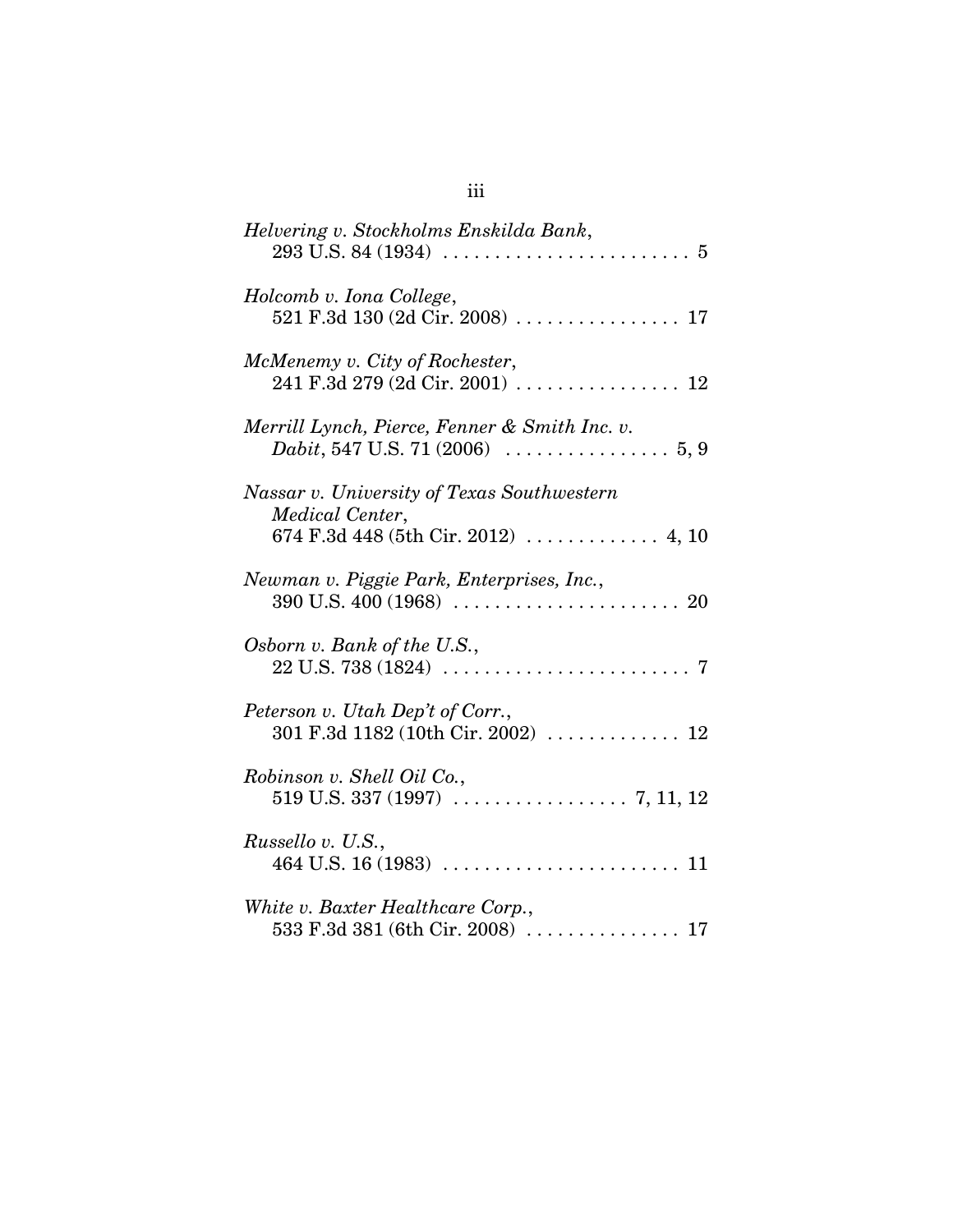## **STATUTES**

| The Civil Rights Act of 1991, Pub. L. No. 102-166, |
|----------------------------------------------------|

### **OTHER AUTHORITIES**

| The American Heritage Dictionary of the English<br>Language, $(4th$ ed. 2006) $\ldots \ldots \ldots \ldots \ldots$ 9                                                                                                               |
|------------------------------------------------------------------------------------------------------------------------------------------------------------------------------------------------------------------------------------|
| David A. Cathcart & Mark Snyderman, The<br>Civil Rights Act of 1991, SF41 ALI-ABA 391<br>15, 16, 17                                                                                                                                |
| James Concannon, Reprisal Revisited: Gross v. FBL<br>Financial Services, Inc. and The End of the<br>Mixed Motive Title VII Retaliation, 17 Tex. J. on<br>C.L. & C.R. 43 (Fall 2011) $\ldots \ldots \ldots \ldots \ldots \ldots 12$ |
|                                                                                                                                                                                                                                    |
| Louis Kaplow, Rules versus standards: An economic<br>analysis, 42 Duke L.J. 557 (1992)  16                                                                                                                                         |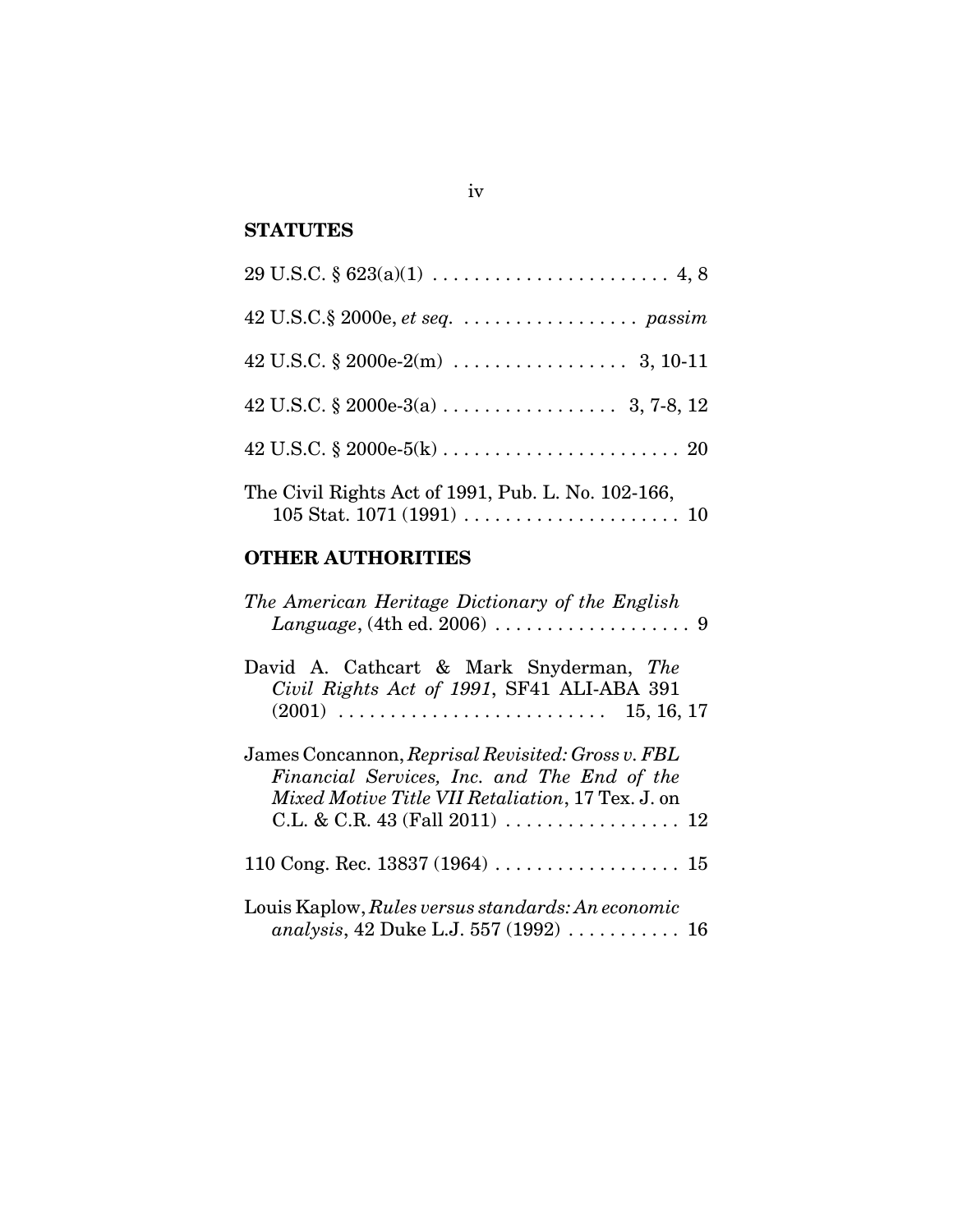| Martin J. Katz, The Fundamental Incoherence of<br>Title VII: Making Sense of Causation in<br>Disparate Treatment Law, 94 Geo. L. J. 489                                                                                                    |
|--------------------------------------------------------------------------------------------------------------------------------------------------------------------------------------------------------------------------------------------|
| W. Page Keeton et al., Prosser and Keeton on the<br>Law of Torts $§ 41 (5th ed. 1984)    13$                                                                                                                                               |
| James Kent, Commentaries on American                                                                                                                                                                                                       |
| Wayne N. Outten et al., When Your Employer<br>Thinks You Acted Disloyally: The Guarantees<br>and Uncertainties of Retaliation Law, 693 Prac.                                                                                               |
| John D. Rue, Note, Returning to the Roots of the<br>Bramble Bush: The "But For" Test Regains<br>Primacy in Causal Analysis in the American<br>Law Institute's Proposed Restatement (Third) of<br>Torts, 71 Fordham L. Rev. 2679 (2003)  14 |
| Kathleen M. Sullivan, The justices of rules and<br>standards, 106 Harv. L.R. 22 (1992)  16                                                                                                                                                 |
| U.S. Equal Employment Opportunity Commission,<br>Charge Statistics, FY 1997 Through FY 2012,<br>available at http://www.eeoc.gov/eeoc/statistics/                                                                                          |
| Webster's Ninth Collegiate Dictionary (1987)  9                                                                                                                                                                                            |
| Robert M. Weems, Selected Issues and Trends in<br>Civil Litigation in Mississippi Federal District<br>Courts, 77 Miss. L.J. 977 (2008)  15                                                                                                 |

v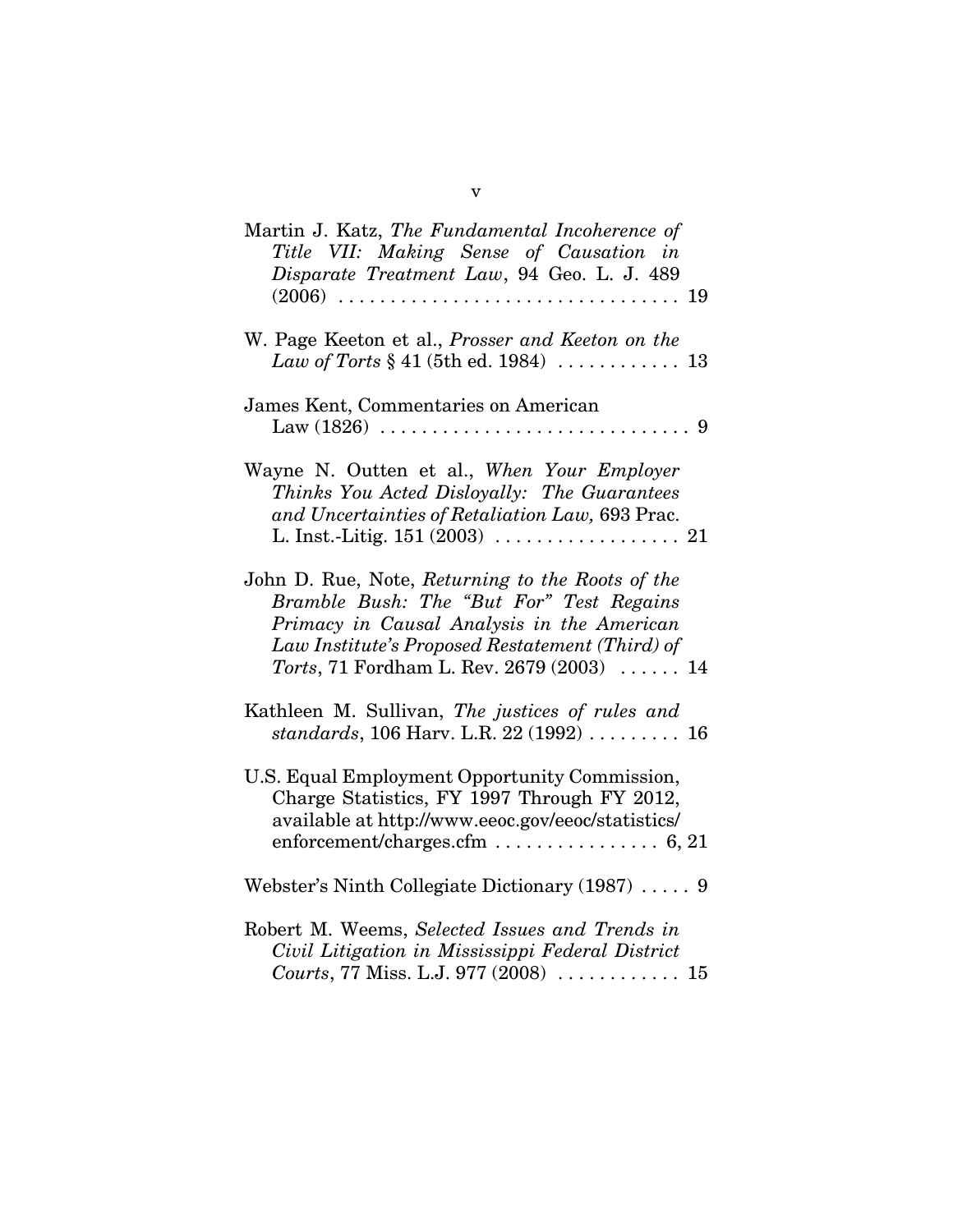- Michael J. Zimmer, *Chaos or Coherence: Individual Disparate Treatment Discrimination and the ADEA*, 51 Mercer L. Rev. 693 (2000) . . . . . . . . 14
- Michael J. Zimmer, *The Emerging Uniform Structure of Disparate Treatment Discrimination Litigation*, 30 Ga. L. Rev. 563 (1996) . . . . . . . . 18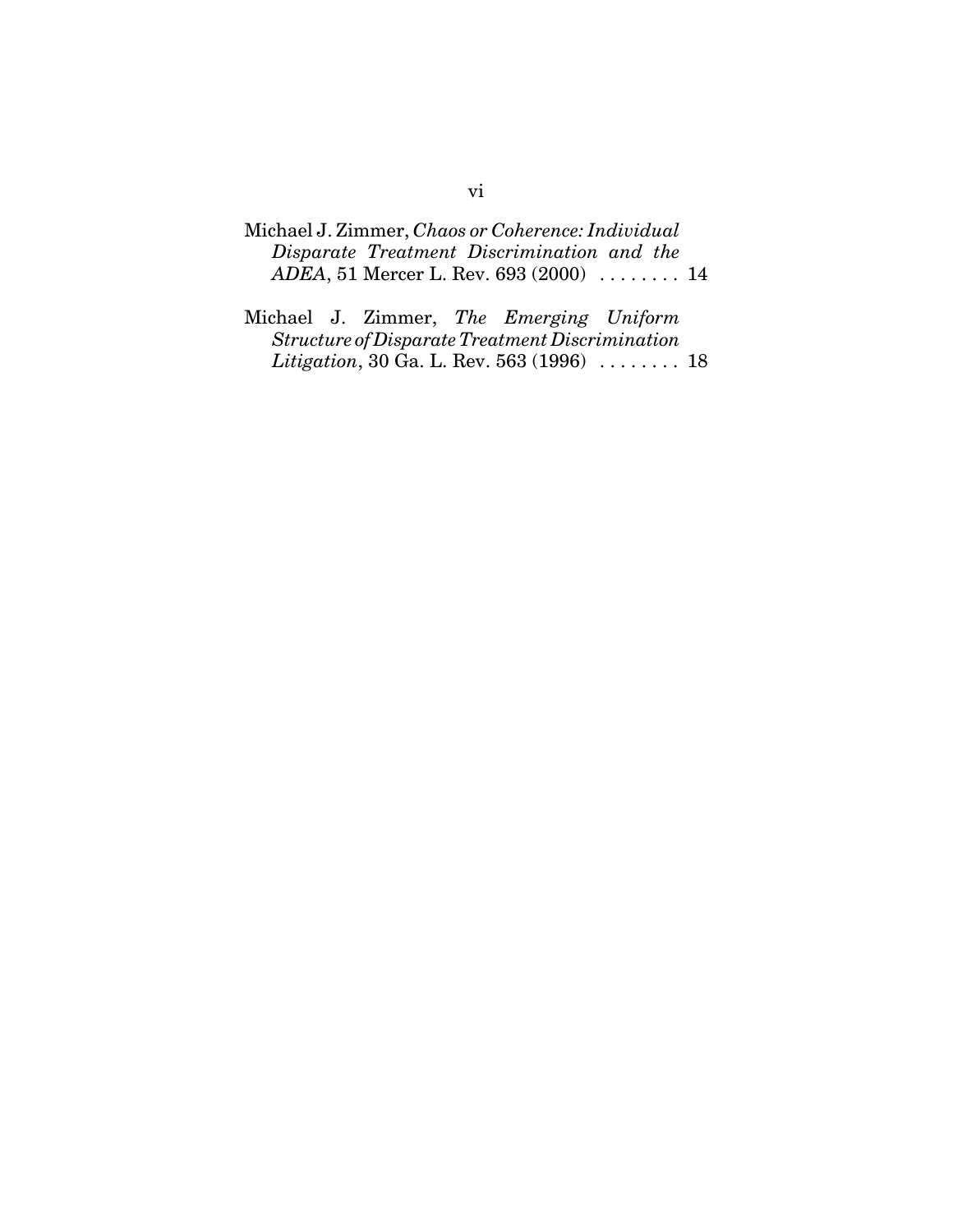#### **INTEREST OF** *AMICUS CURIAE*<sup>1</sup>

DRI – The Voice of the Defense Bar ("DRI") is a voluntary membership organization comprised of more than 22,000 attorneys defending businesses and individuals in civil litigation. DRI is committed to enhancing the skills, effectiveness, and professionalism of defense attorneys around the globe. Therefore, DRI seeks to address issues germane to defense attorneys and to the civil justice system. DRI has long been a voice in the ongoing effort to make the civil justice system more fair, efficient, balanced, and - where national issues are involved – consistent. To promote its objectives, DRI participates as *amicus curiae* in cases such as this that raise issues of importance to its membership, their clients, and the civil justice system.

Based on its members' extensive practical experience, DRI is uniquely suited to explain why this Court should reverse the Fifth Circuit's judgment in this case. DRI's members are regularly called upon to defend their clients against Title VII retaliation and discrimination claims in federal courts around the country. Accordingly, DRI's members have considerable familiarity with the interplay between the causation standard employed in any given case and the resulting impact that standard imposes on a defendant's ability to mount a defense. Not only are

<sup>&</sup>lt;sup>1</sup> Letters of consent have been filed with the Clerk. Pursuant to Supreme Court Rule 37.6, amicus curiae state that no counsel for a party has written this brief in whole or in part and that no person or entity, other than the amicus curiae, its members, or its counsel, has made a monetary contribution to the preparation or submission of this brief.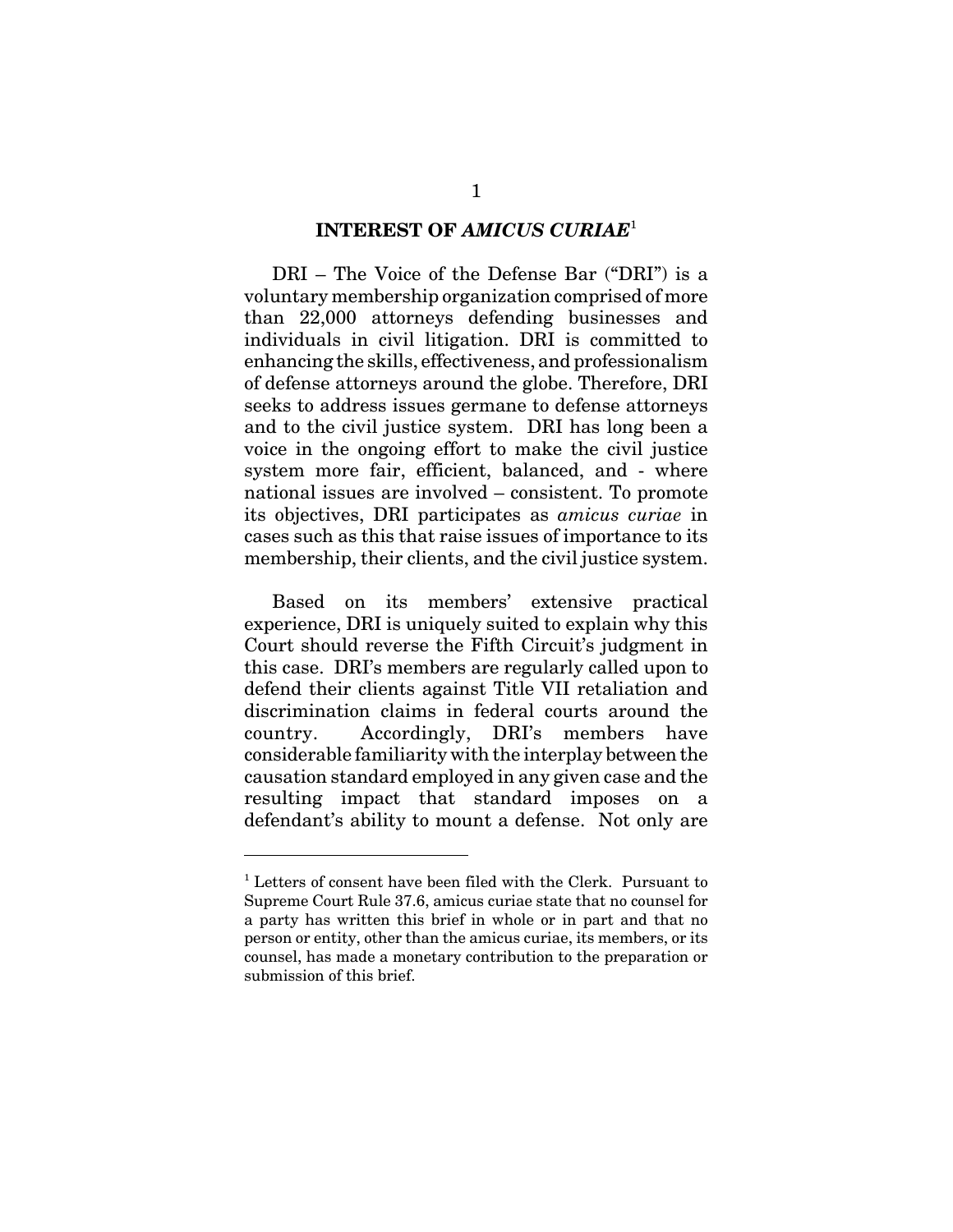DRI's members well-versed in how retaliation cases are pleaded, briefed, and argued, they also witness firsthand how the causation standard is distilled into jury arguments and presentations at trial. The Fifth Circuit's decision in this case will have a profound effect on businesses and individuals who may be subject to these types of suits since it authorizes plaintiffs to proceed with Title VII retaliation claims on an undemanding causation standard that Congress never specifically embraced and that is inconsistent with the language used in the statute that governs retaliation claims in the context of Title VII. Left unreviewed by this Court, the Fifth Circuit's decision strips defendants of their ability to mount a defense to a Title VII retaliation claim and forces defendants to disprove any claimed retaliatory motive no matter how small a part it played in the challenged decision.

DRI's members also know, as a result of their experience in defending litigation, of the need for clarification of the law regarding the proper causation standard applicable in federal retaliation claims brought pursuant to Title VII. If affirmed, the decision below will adversely affect the judicial system and the rule of law by subjecting defendants to broad-reaching liability for retaliation that Congress did not intend. DRI has a strong interest in assuring that a uniform rule is adopted which safeguards plaintiffs' ability to bring Title VII retaliation claims but requires plaintiffs to satisfy "but-for" causation, a standard that is consistent with the statutory language enacted by Congress.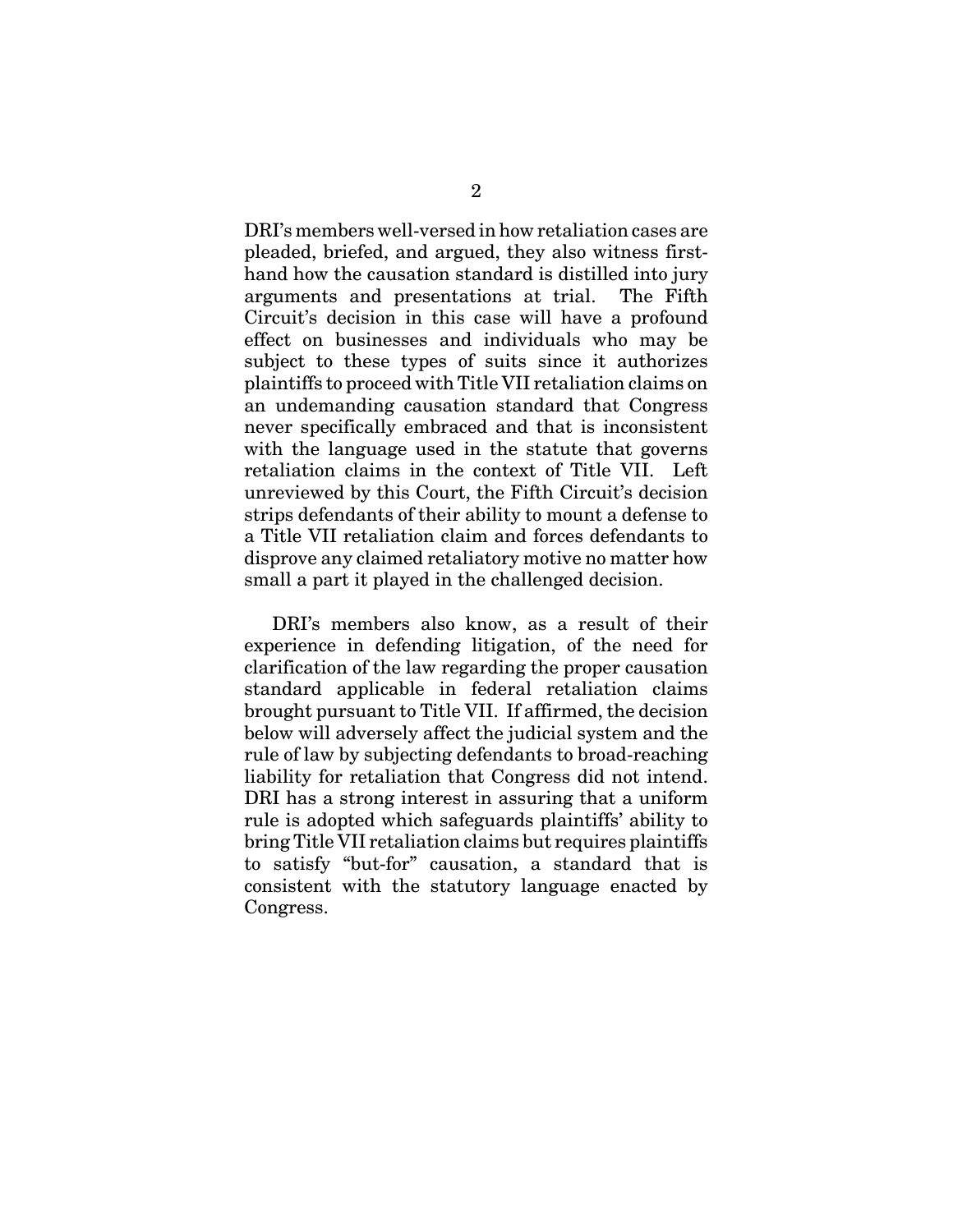#### **SUMMARY OF ARGUMENT**

Title VII of the Civil Rights Act of 1964, as amended, 42 U.S.C.§ 2000e, *et. seq*., prohibits an employer from taking an adverse employment action against an employee "because he has opposed any practice made an unlawful employment practice" by Title VII or "because he has made a charge, testified, assisted, or participated in any manner in an investigation, proceeding, or hearing" under Title VII. 42 U.S.C. § 2000e-3(a). By promising punishment for retaliatory acts, the retaliation provision of Title VII supports the statute's ultimate purpose – to protect against discrimination in the workplace. But when Congress amended Title VII's discrimination provision in 1991 to set forth a mixed-motive causation standard, 42 U.S.C.  $\S 2000e-2(m)$ , it left the language of  $\S 2000e-$ 3(a) unchanged. The decision to impose a more stringent causation burden on plaintiffs pursuing Title VII retaliation claims through use of the word "because" was intentional. *Gross v. FBL Financial Services, Inc*., 557 U.S. 167, 174 (2009) ("When Congress amends one statutory provision but not another, it is presumed to have acted intentionally."). Thus, the Fifth Circuit was wrong to engraft a looser standard on this claim despite Congress's retention of the word "because," a word that has long connoted "but for" causation in the common law, in common language, and in court interpretations of other statutory provisions.

The court is bound to interpret and apply statutes consistent with their express language. *Engine Mfrs. Assn. v. South Coast Air Quality Management Dist*., 541 U.S. 246, 252 (2004). Under the plain language of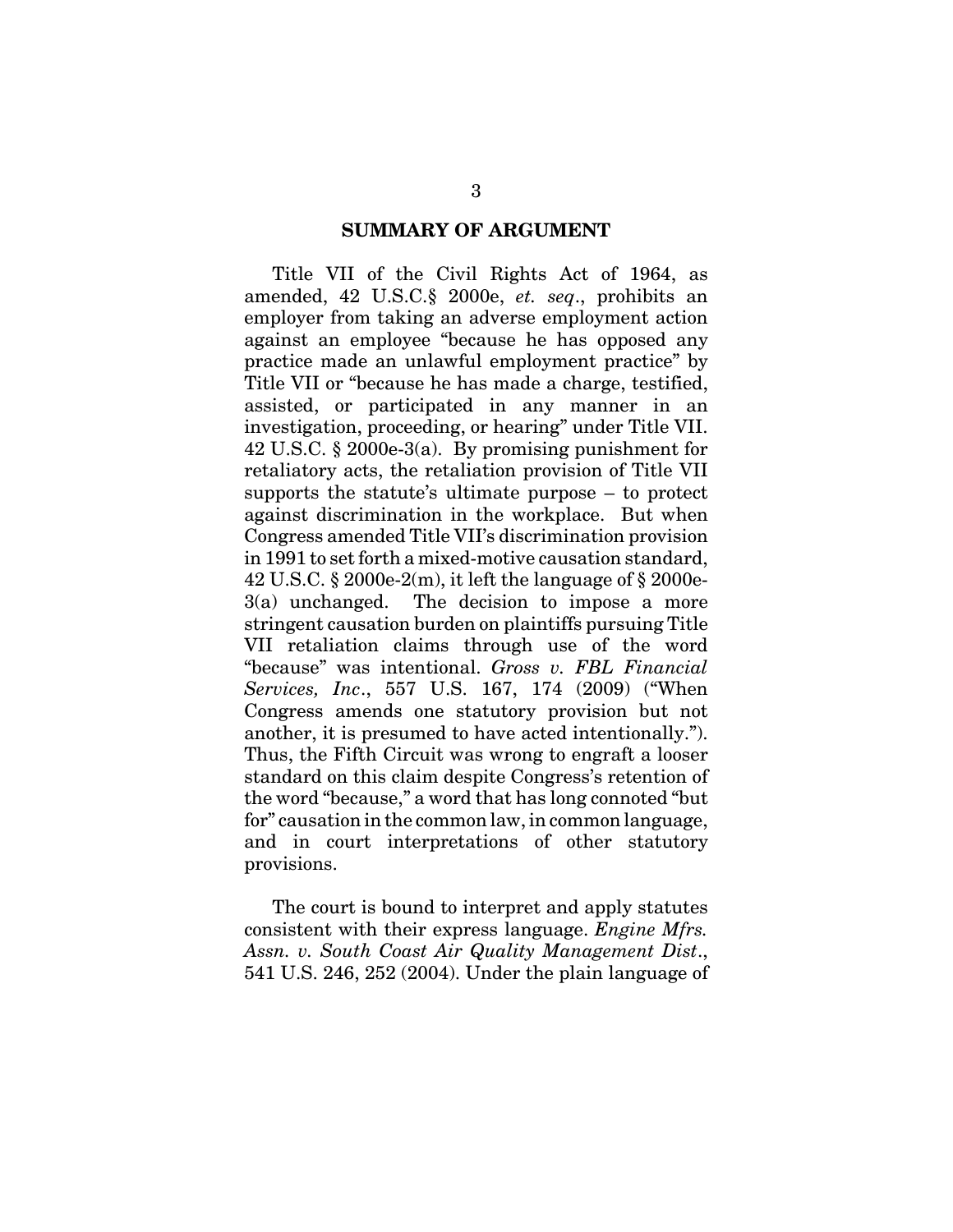the retaliation provision, a plaintiff must prove that the adverse employment action occurred "because" of the charge; in the context of this case, the Respondent was required to prove that he was retaliated against because he complained about his supervisor's alleged discriminatory conduct. However, the Fifth Circuit held that plaintiffs suing for workplace retaliation under Title VII need only prove that retaliation was one of any number of factors in the challenged employment decision. *Nassar v. University of Texas Southwestern Medical Center*, 674 F.3d 448, 454 (5th Cir. 2012). In other words, the Fifth Circuit concluded that the proper causation standard applicable to retaliation claims brought pursuant to Title VII is a mixed-motive standard. *Id*. This runs directly afoul of the Court's determination in *Gross* that the Age Discrimination in Employment Act ("ADEA"), 29 U.S.C.  $\S 623(a)(1)$ , which uses the same language as is at issue here, imposes a "but-for" causation burden on plaintiffs bringing age discrimination claims. 557 U.S. at 180. In essence, the *Gross* Court determined that by virtue of the "because of" language in the ADEA, "a plaintiff bringing a disparate-treatment claim pursuant to the ADEA must prove, by a preponderance of the evidence, that age was the 'but-for' cause of the challenged adverse employment action." *Id*. Accordingly, the *Gross* Court rejected the burdenshifting approach of other statutes that requires an employer to show that it would have taken the same action regardless of age, even if plaintiff has produced some evidence of age as a motivating factor for the adverse action.

The same result should issue under Title VII's retaliation provision, which includes the same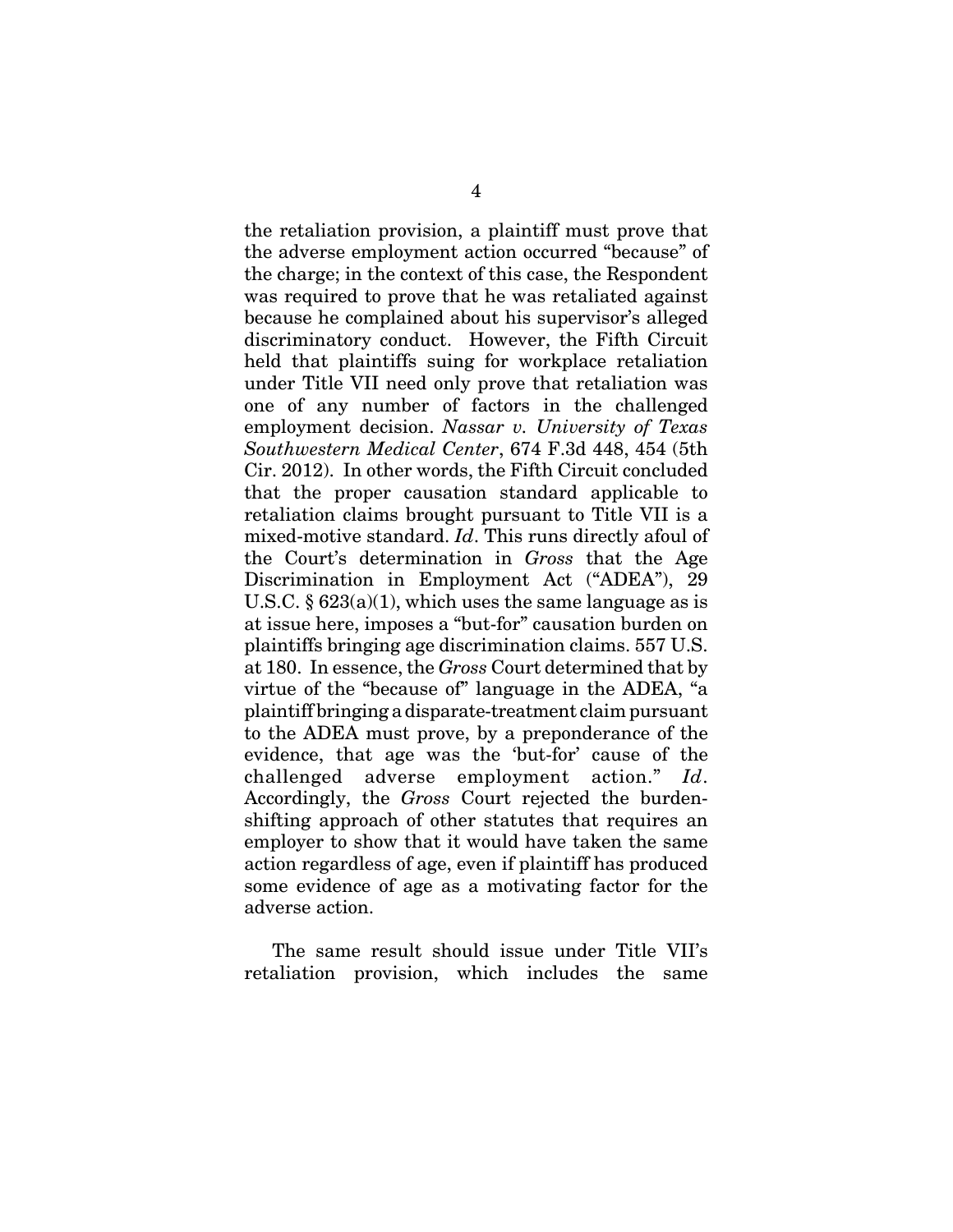"because" language found in the ADEA. In fact, the law favors this result. *Helvering v. Stockholms Enskilda Bank*, 293 U.S. 84, 87 (1934) (noting that "there is a natural presumption that identical words used in different parts of the same act are intended to have the same meaning."); *Merrill Lynch, Pierce, Fenner & Smith Inc. v. Dabit*, 547 U.S. 71, 86 (2006) (same). Where common words or phrases are interpreted differently from one employment statute to another, respect for the rule of law is undermined and those advising employers about potential liability are left to guess as to how the language will be interpreted.

Left intact, the Fifth Circuit's precedent-setting error threatens to create grave difficulties for employers forced to defend employment decisions with such a low standard regarding the cause of a termination or adverse employment action. Given the relative ease with which a plaintiff can show that some protected conduct was "a motivating factor" in the employer's decision, most retaliation claims under this framework will survive the summary judgment stage. At trial, juries will struggle to isolate one or another factor, and may err on the side of rendering a verdict against the employer even though the proofs demonstrate that the employer would have taken the adverse decision absent a retaliatory animus. These difficulties, and the attendant risk, will force employers to settle even meritless claims when the standard is lowered to allow liability for "a motivating factor" rather than a clear standard normally implied by butfor causation, i.e., but for the desire to retaliate, the employer would not have taken the adverse decision. With the number of Title VII retaliation charges on the rise, this phenomenon is likely to only increase in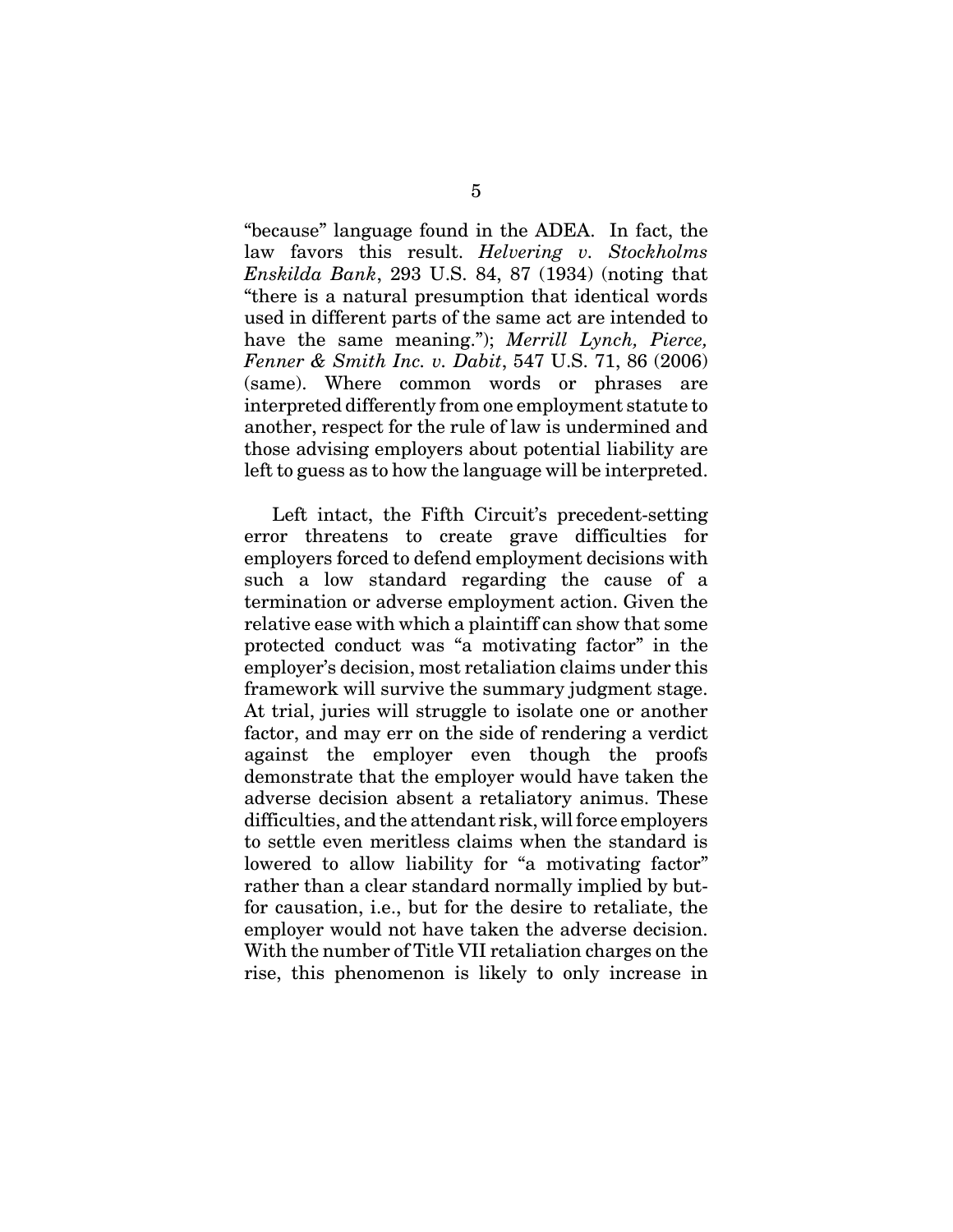coming years. U.S. Equal Employment Opportunity Commission, Charge Statistics, FY 1997 Through FY 2012, available at http://www.eeoc.gov/eeoc/statistics/en forcement/charges.cfm (last visited February 28, 2013).

This case provides this Court with the opportunity to reaffirm that the Legislature's intent as expressed in the language of its statutes must control. Inserting a motivating-factor standard into Title VII retaliation claims not only lessens the burden of proof for plaintiffs and in turn increases the burden on employers, but it assumes the legislative power of balancing these interests while disregarding legislative intent.

#### **ARGUMENT**

**I. The Decision Below Misreads the Language of the Statute, Which Requires a Plaintiff to Establish That the Claimed Retaliation Occurred "Because" of Protected Conduct –A Phrase the Court Has Interpreted in a Similar Context to Require a Showing of "But-For" Causation.**

The issue that confronts the Court is, at its core, one of Congressional intent, and thus capable of resolution by the bedrock principles of statutory interpretation that have guided the judiciary for decades. Chief among these is the canon that interpretation of a statute "begin[s] with the language employed by Congress and the assumption that the ordinary meaning of that language accurately expresses that legislative purpose." *Engine Mfrs. Assn. v. South Coast Air Quality Management Dist*., 541 U.S. 246, 252 (2004) (internal quotation marks omitted). When the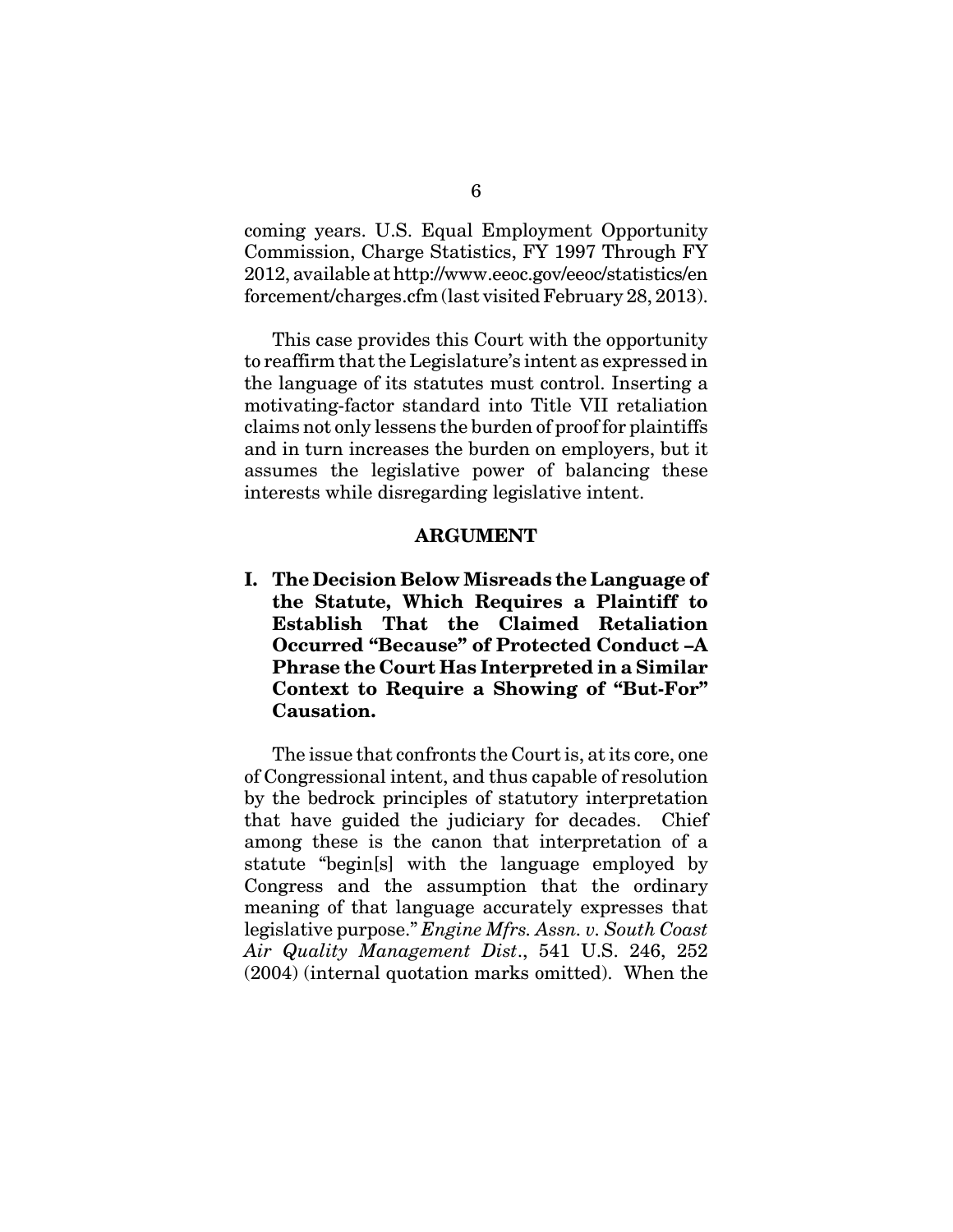language used is unambiguous, the statutory text both begins and ends the inquiry. *BedRoc Ltd., LLC v. U.S*., 541 U.S. 176, 183 (2004). See also *Robinson v. Shell Oil Co*., 519 U.S. 337, 340 (1997) (the "inquiry must cease if the statutory language is unambiguous and 'the statutory scheme is coherent and consistent.'"). Chief Justice John Marshall aptly observed that the power of the judiciary is confined to giving effect to the will of the Legislature as expressed in its statutory enactments:

Judicial power, as contradistinguished from the power of the laws, has no existence. Courts are the mere instruments of the law, and can will nothing. When they are said to exercise a discretion, it is a mere legal discretion, a discretion to be exercised in discerning the course prescribed by law; and, when that is discerned, it is the duty of the Court to follow it. Judicial power is never exercised for the purpose of giving effect to the will of the Judge; always for the purpose of giving effect to the will of the Legislature; or, in other words, to the will of the law.

*Osborn v. Bank of the U.S*., 22 U.S. 738, 866 (1824) (per Marshall, C.J.).

It is with these principles in mind that the language of the retaliation provision of Title VII of the Civil Rights Act of 1964 (the "Act"), must be examined. That statute provides:

It shall be an unlawful employment practice for an employer to discriminate against any of his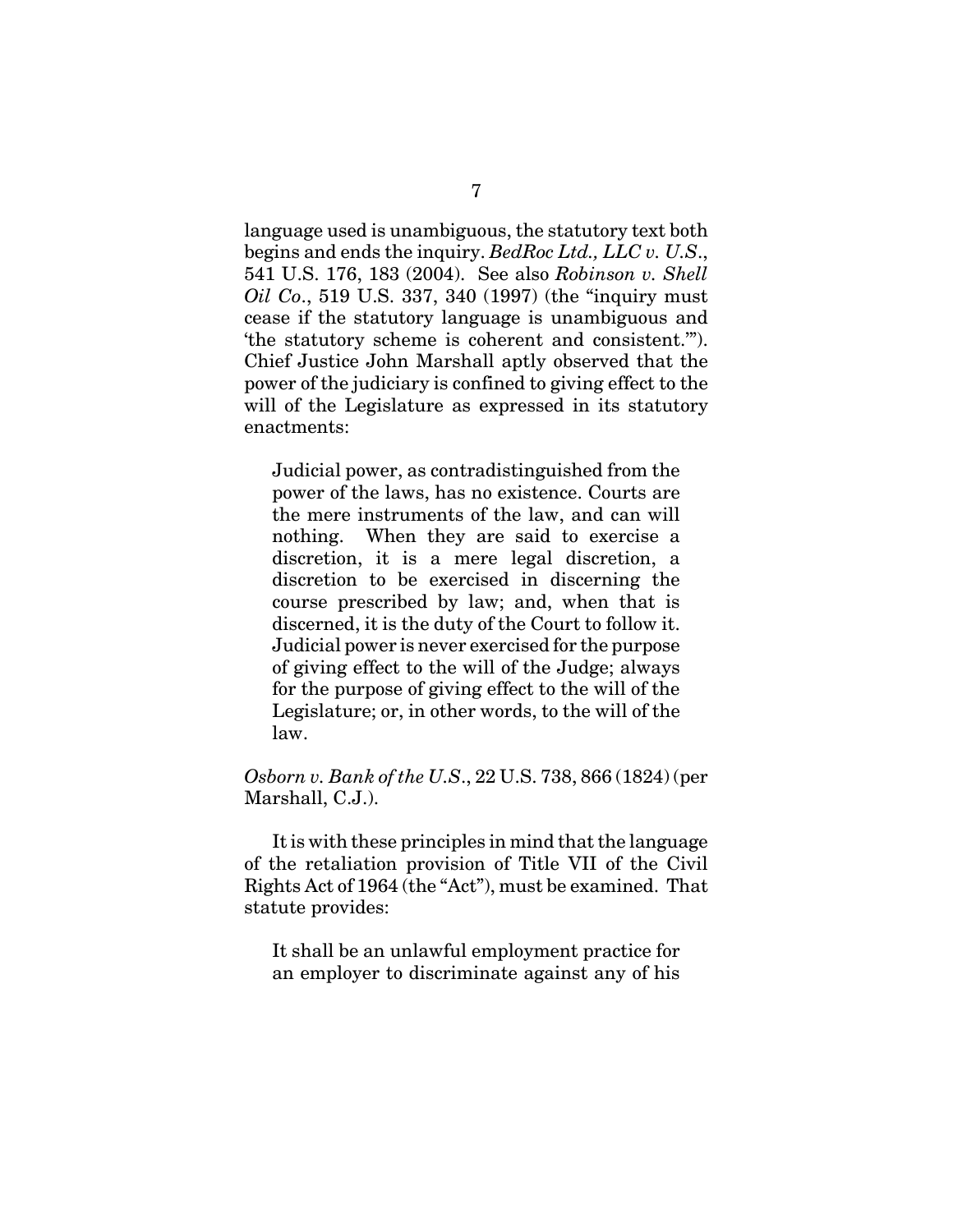employees or applicants for employment, for an employment agency, or joint labor-management committee controlling apprenticeship or other training or retraining, including on-the-job training programs, to discriminate against any individual, or for a labor organization to discriminate against any member thereof or applicant for membership, *because* he has opposed any practice made an unlawful employment practice by this subchapter, or *because* he has made a charge, testified, assisted, or participated in any manner in an investigation, proceeding, or hearing under this subchapter.

42 U.S.C. § 2000e-3(a) (emphasis added). While the Court has not had occasion to interpret the word "because" - and the causation standard it connotes - in the context of § 2000e-3(a), the Court has held, in the context of other similarly-worded statutes, that the word "because" requires a plaintiff to satisfy "but-for" causation. *Gross v. FBL Financial Services, Inc*., 557 U.S. 167 (2009). In *Gross*, the Court was called upon to interpret the Age Discrimination in Employment Act ("ADEA"), 29 U.S.C. § 623(a)(1), which makes it "unlawful for an employer…to fail or refuse to hire or to discharge any individual or otherwise discriminate against any individual with respect to his compensation, terms, conditions, or privileges of employment, *because of* such individual's age[.]" (Emphasis added). Noting that "because" is ordinarily defined to mean "for the reason that[,]" the *Gross* Court rejected outright the argument that the ADEA authorizes a mixed-motives age discrimination claim under which a plaintiff could prove age discrimination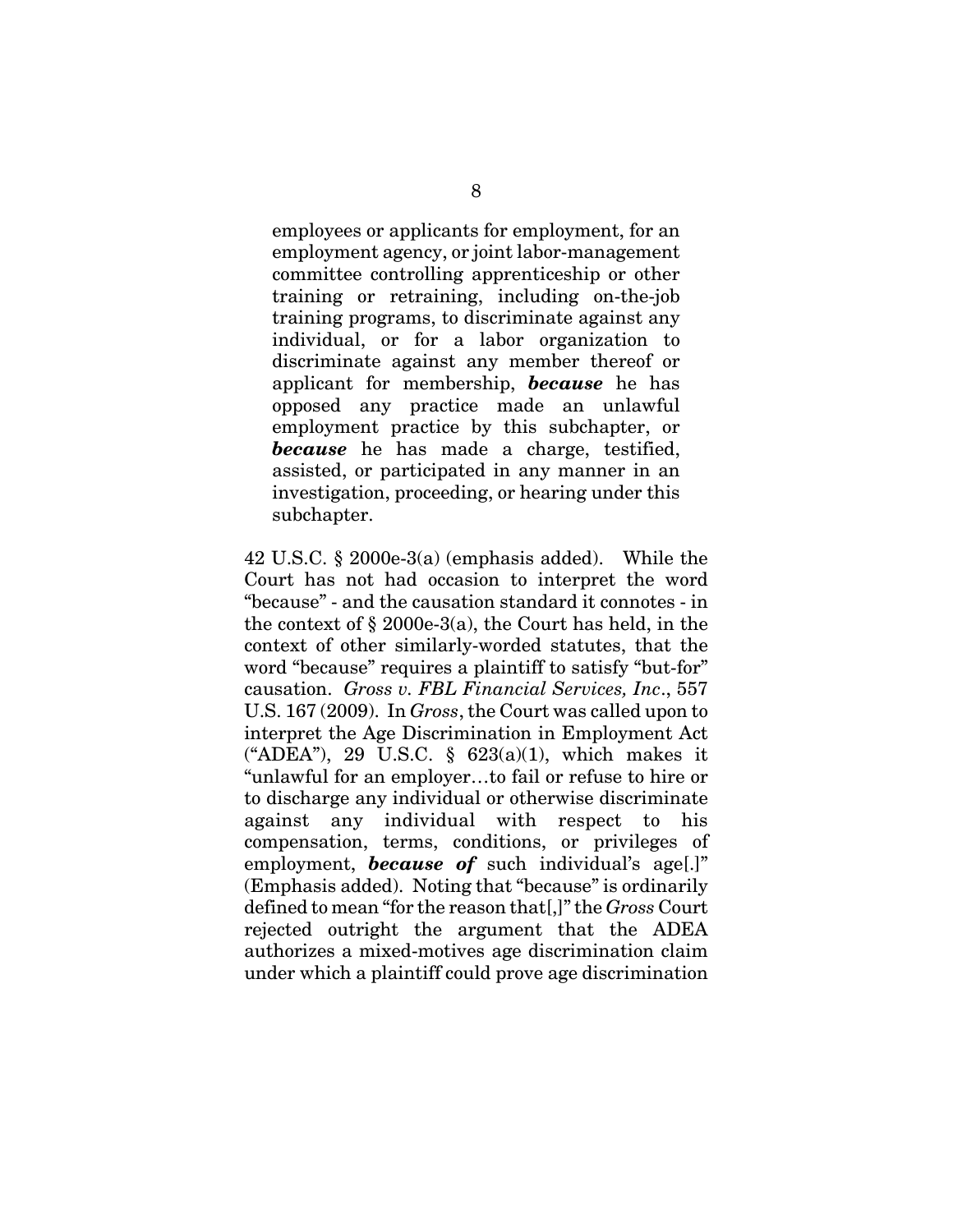simply by showing that age was a motivating factor in the employment decision even though another legitimate reason existed for the defendant's conduct. 557 U.S. at 176. To the contrary, the *Gross* Court held that to establish a disparate-treatment claim under the ADEA's clear language, "a plaintiff must prove by a preponderance of the evidence…that age was the 'butfor' cause of the challenged employer decision." 557 U.S. at 177-78. In this way, the *Gross* Court's holding reflects a commitment to the most fundamental semantic rule of statutory interpretation. *See, e.g*.*,* James Kent, Commentaries on American Law 432 (1826) ("The words of a statute are to be taken in their natural and ordinary signification and import; and if technical words are used, they are to be taken in a technical sense."). It also aligns with everyday usage of the word "because". *The American Heritage Dictionary of the English Language*, p. 159 (4th ed. 2006); Webster's Ninth Collegiate Dictionary, p. 139 (1987). When one speaks of an action occurring "because of" another action, a direct cause and effect relationship is presumed.

It is well settled that words should be interpreted consistently to have the same meaning. *Merrill Lynch, Pierce, Fenner & Smith Inc. v. Dabit*, 547 U.S. 71, 85-86 (2006). And this principle is particularly important to lawyers representing employers because they must interpret a host of state and federal statutes governing employment relationships, and establishing potential causes of action. If the same words are interpreted differently from one employment statute to another, neither in-house counsel for employers nor those representing them in litigation will be able to predict how the courts will apply a particular provision. Such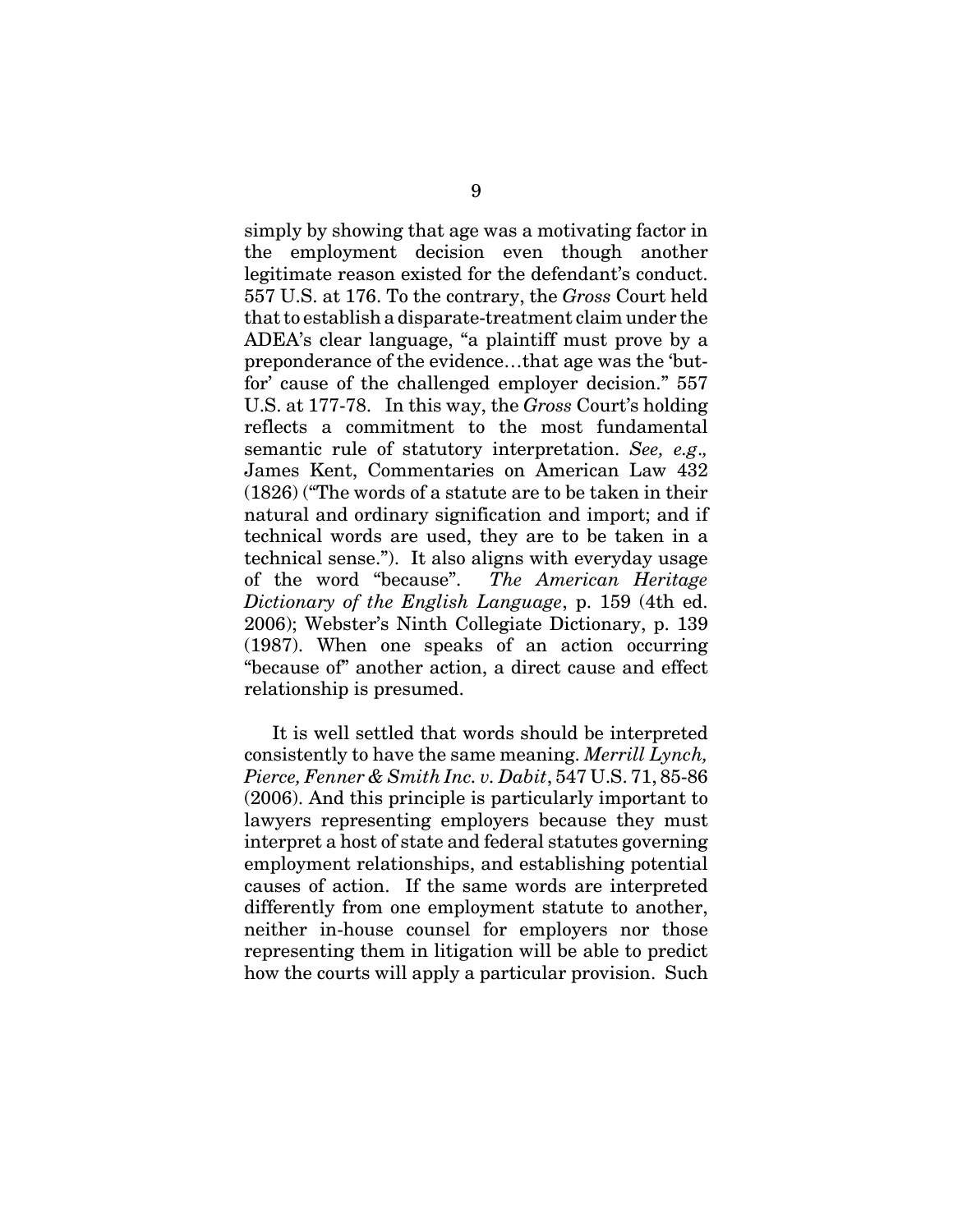varying interpretations of the same language undermine respect for the rule of law, and give rise to practical difficulties for those advising employers about potential liability.

The framework presented in *Gross* requires a plaintiff suing under Title VII's retaliation provision to prove that his charge, testimony, assistance, or participation in an investigation, proceeding, hearing or the like was the "but-for" cause of the alleged retaliatory action. To allow a Title VII retaliation claim to proceed under a mixed-motives theory, as the Fifth Circuit has in this case, *Nassar v. University of Texas Southwestern Medical Center*, 674 F.3d 448, 454 (5th Cir. 2012), results in a holding that directly contradicts Congressional intent as interpreted by this Court in *Gross*. It is not sheer coincidence that the "because" language of Title VII's retaliation provision withstood Congress's 1991 amendments to the statutory scheme. Congress made a deliberate choice to impose a more stringent causation burden on plaintiffs pursuing retaliation claims under Title VII than on plaintiffs pursuing discrimination claims under the same statutory scheme. The Civil Rights Act of 1991, Pub. L. No. 102-166, 105 Stat. 1071 (1991), amended the 1964 version of the statute to establish a "motivating factor" test applicable to mixed-motive cases brought under Title VII's discrimination provision:

Except as otherwise provided in this subchapter, an unlawful employment practice is established when the complaining party demonstrates that race, color, religion, sex, or national origin was *a motivating factor* for any employment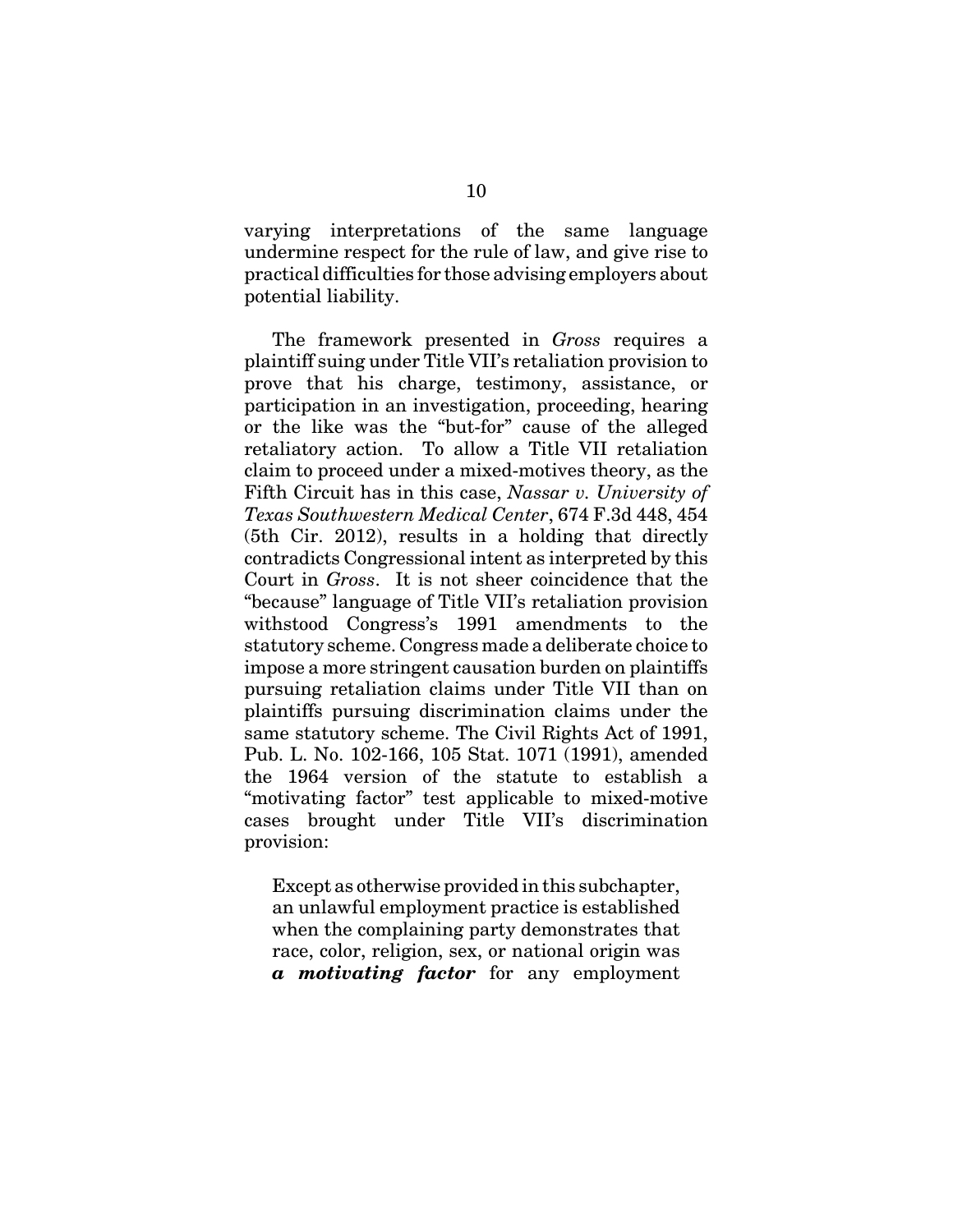practice, even though other factors also motivated the practice.

42 U.S.C. § 2000e-2(m) (emphasis added). However, the amendments left the Act's retaliation provision unchanged, preserving the original "because" language.

The legislative decision to adopt a motivating-factor causation standard in the Title VII discrimination provision represents a deliberate, policy-driven choice to deviate from traditional, but-for causation principles. Congress explicitly enacted language with a much lesser standard, "a motivating factor", which was in turn interpreted by this Court to create liability in mixed motive cases. But Congress manifested no similar intent to tip the scales in favor of employees with respect to a diminished burden of proof for retaliation claims brought under Title VII. The fact that Congress amended the discrimination provision without also amending the retaliation provision is extremely persuasive that the motivating-factor standard was purposefully excluded. Where words differ, the Court presumes that "Congress acts" intentionally and purposely in the disparate inclusion or exclusion.'" *Burlington Northern and Santa Fe Ry. Co. v. White*, 548 U.S. 53, 62-63 (2006), quoting *Russello v. U.S.,* 464 U.S. 16, 23 (1983). Here, the different language of the retaliation and discrimination provisions reflects a legislative intent to impose different causation standards. In short, Congress intended its words to make a legal difference.

A more stringent causation standard for retaliation claims is entirely consistent with the purpose for which it was created. *Robinson v. Shell Oil Co*., 519 U.S. 337,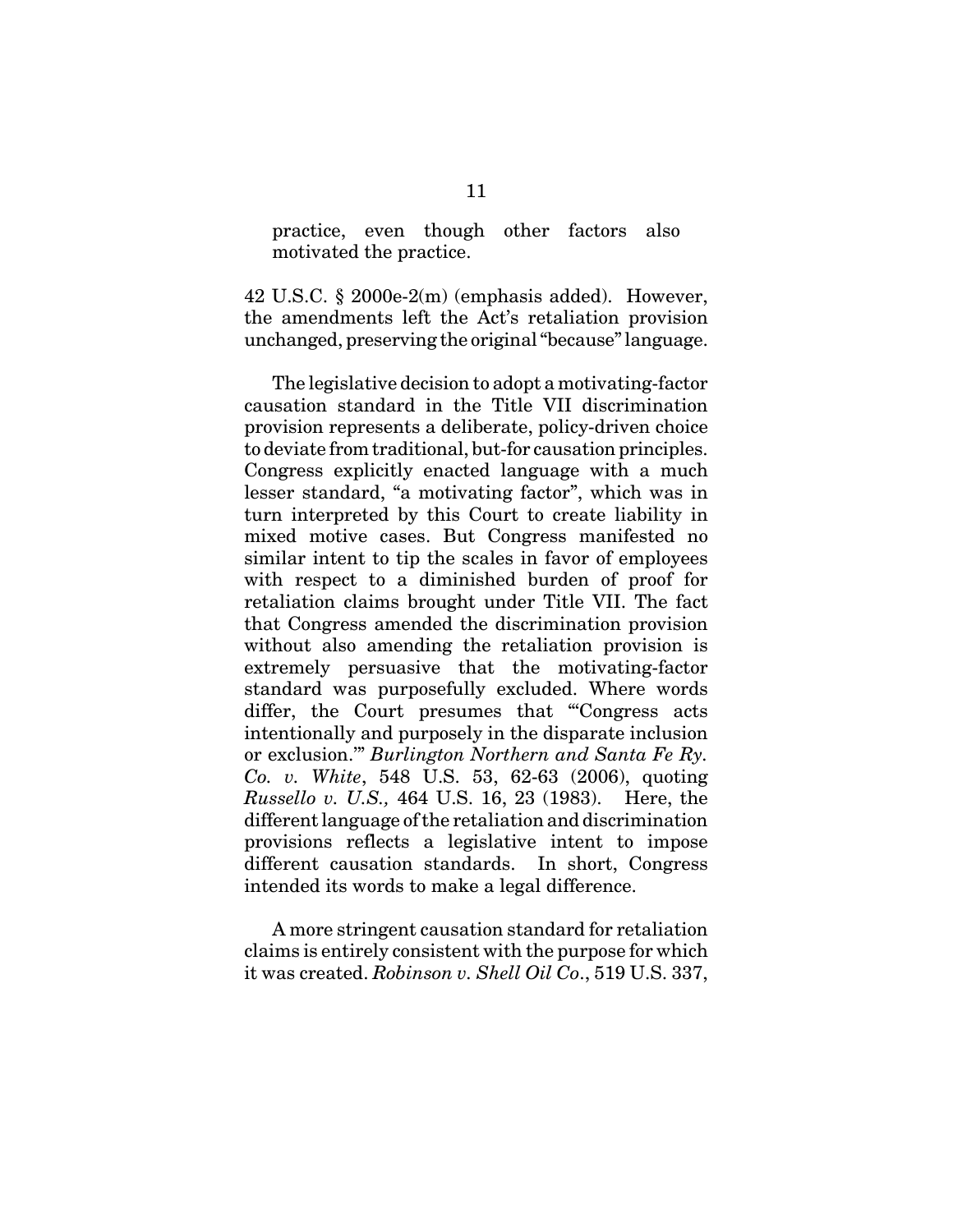345 (2001) (noting that Title VII's anti-retaliation provision must be interpreted in accordance with Title VII's overall remedial purpose). While the substantive provisions of Title VII seek to eliminate unlawful discrimination based on certain protected categories, the retaliation provision has a different objective: to protect those who seek to enforce their primary rights under the statute. *Id*. (noting that "[m]aintaining unfettered access to statutory remedial mechanisms" is "a primary purpose of antiretaliation provisions[.]"). The retaliation provision is not intended to create a broad right of action in itself. Its inclusion in Title VII serves primarily as a shield for aggrieved plaintiffs voicing discriminatory practices. See *Peterson v. Utah Dep't of Corr*., 301 F.3d 1182, 1189 (10th Cir. 2002) ("The purpose of  $\S 2000e-3(a)$  is to let employees feel free to express condemnation of discrimination that violates Title VII."); and *McMenemy v. City of Rochester*, 241 F.3d 279, 284 (2d Cir. 2001) (noting that without the protections afforded by the anti-retaliation provision, employers might be permitted to discriminate against an employee because of an employee's past use of Title VII's remedial mechanisms, which could significantly deter employees from engaging in such proceedings). By "promising punishment for such retaliatory acts by the employer," the retaliation provision strengthens "the statute's ultimate aim: protecting individuals against unlawful discrimination." James Concannon, *Reprisal Revisited: Gross v. FBL Financial Services, Inc. and The End of the Mixed Motive Title VII Retaliation*, 17 Tex. J. on C.L. & C.R. 43, 46 (Fall 2011). See also *Burlington*, *supra*, at 63 ("[t]he antiretaliation provision seeks to secure [the] primary objective [of the antidiscrimination provision] by preventing an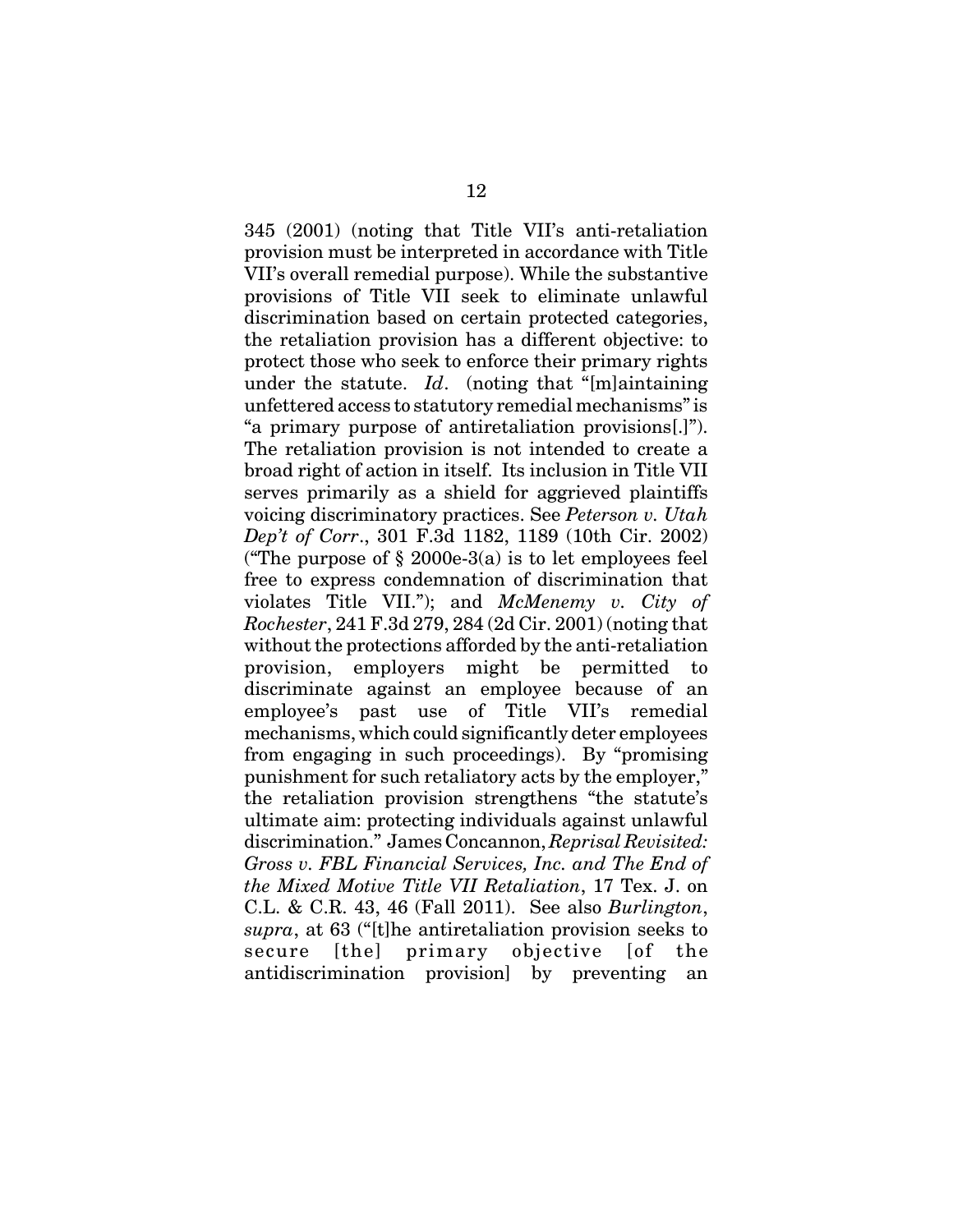employer from interfering (through retaliation) with an employee's efforts to secure or advance enforcement of the Act's basic guarantees."). The Legislature therefore carefully worded the retaliation provision consistent with its intended purpose. *Id.* ("[t]here is strong reason to believe that Congress intended the differences that its language suggest, for the [discrimination and retaliation] provisions differ not only in language but in purpose as well.").

The Court has the opportunity to clear up the confusion that has divided the federal appellate circuits and apply the *Gross* Court's analysis to Title VII's retaliation provision. Under that framework, a plaintiff bringing suit under the retaliation provision must prove that "but-for" his conduct, the retaliation would not have occurred. This is the only interpretation that will give effect to the clear and unambiguous language of the statute. Adopting a lesser standard will not only result is a paradox that directly contradicts Congressional intent, it will also create an unworkable test making it exceedingly difficult for defendants to defend against such retaliation claims.

### **II. The Motivating-Factor Standard Compromises Defendants' Ability to Erect a Defense and Imposes Substantial Burdens on Defendants.**

The legislative decision to require a showing of "butfor" causation in Title VII retaliation claims is deeply rooted in traditional causation philosophy. The but-for causation standard has long served as the preferred standard in tort law. See W. Page Keeton et al., *Prosser and Keeton on the Law of Torts* § 41, at 266 (5th ed. 1984) (defining but-for causation as: "[t]he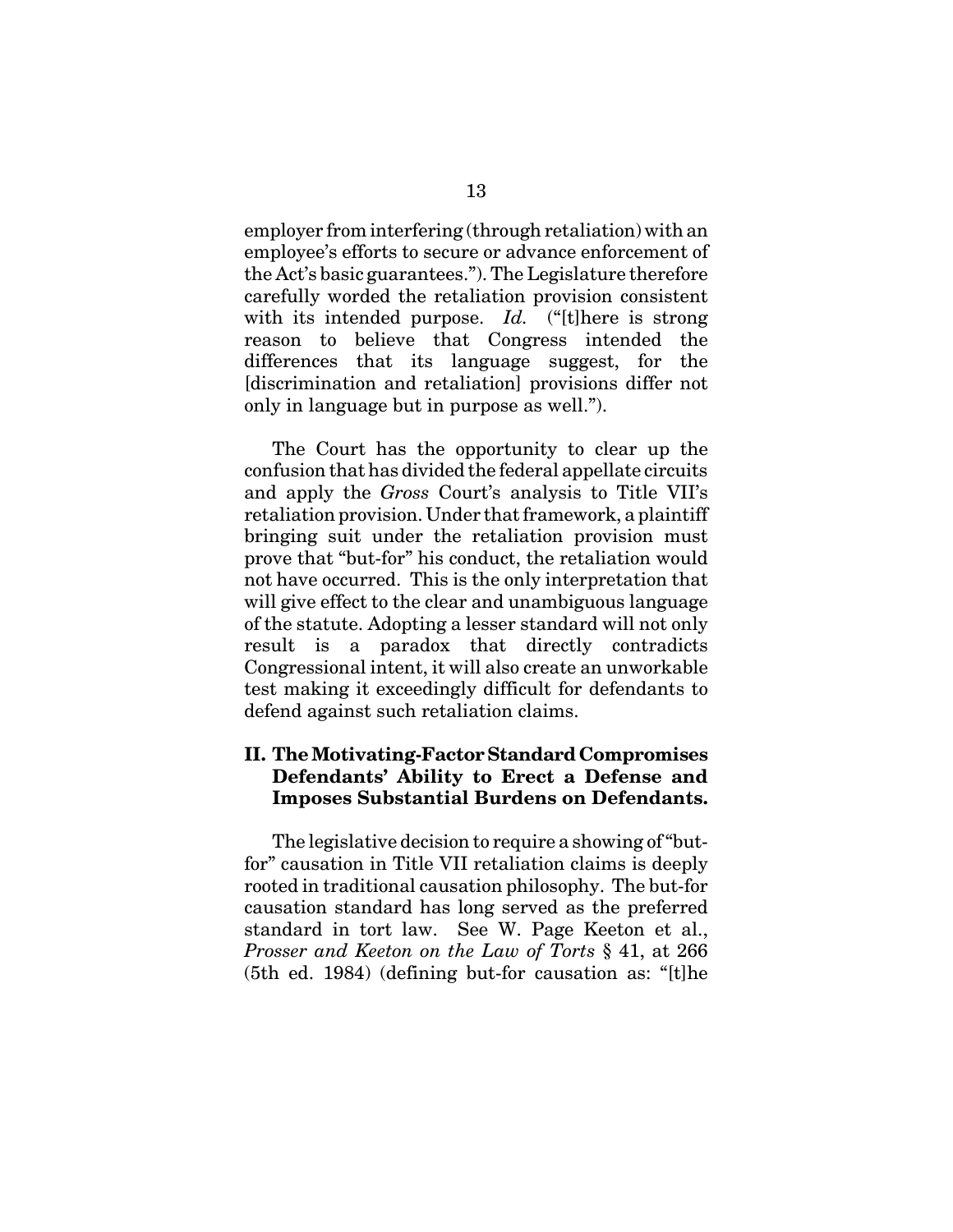defendant's conduct is a cause of the event if the event would not have occurred but for that conduct; conversely, the defendant's conduct is not a cause of the event, if the event would have occurred without it."). Even though other causation standards have emerged over time, the but-for test remains the favored approach. See John D. Rue, *Returning to the Roots of the Bramble Bush: The "But For" Test Regains Primacy in Causal Analysis in the American Law Institute's Proposed Restatement (Third) of Torts*, 71 Fordham L. Rev. 2679 (2003). Indeed, unless specifically indicated otherwise, "but-for causation is part of the plaintiff's burden in all suits under federal law." *Fairley v. Andrews*, 578 F.3d 518, 525-26 (7th Cir. 2009) (construing *Gross*).

A but-for causation standard appropriately accounts for the complicated realities of workplace decisionmaking, balances the interests of the employer and employee in litigation, and properly limits employer liability to situations where the retaliatory motive actually has a demonstrably negative impact on the employee. Replacing this causation standard with a motivating-factor standard would create such a low test that employers defending against Title VII retaliation claims can be expected to be held liable on many occasions when the claimed retaliatory motive had little or no impact on the adverse employment decision. "'Motivating factor' appears to mean only that the protected characteristic was real and present to help explain the employer's decision, but such a factor need not be significant, much less determinative." Michael J. Zimmer, *Chaos or Coherence: Individual Disparate Treatment Discrimination and the ADEA*, 51 Mercer L. Rev. 693, n. 23 (2000). Thus, a plaintiff could prevail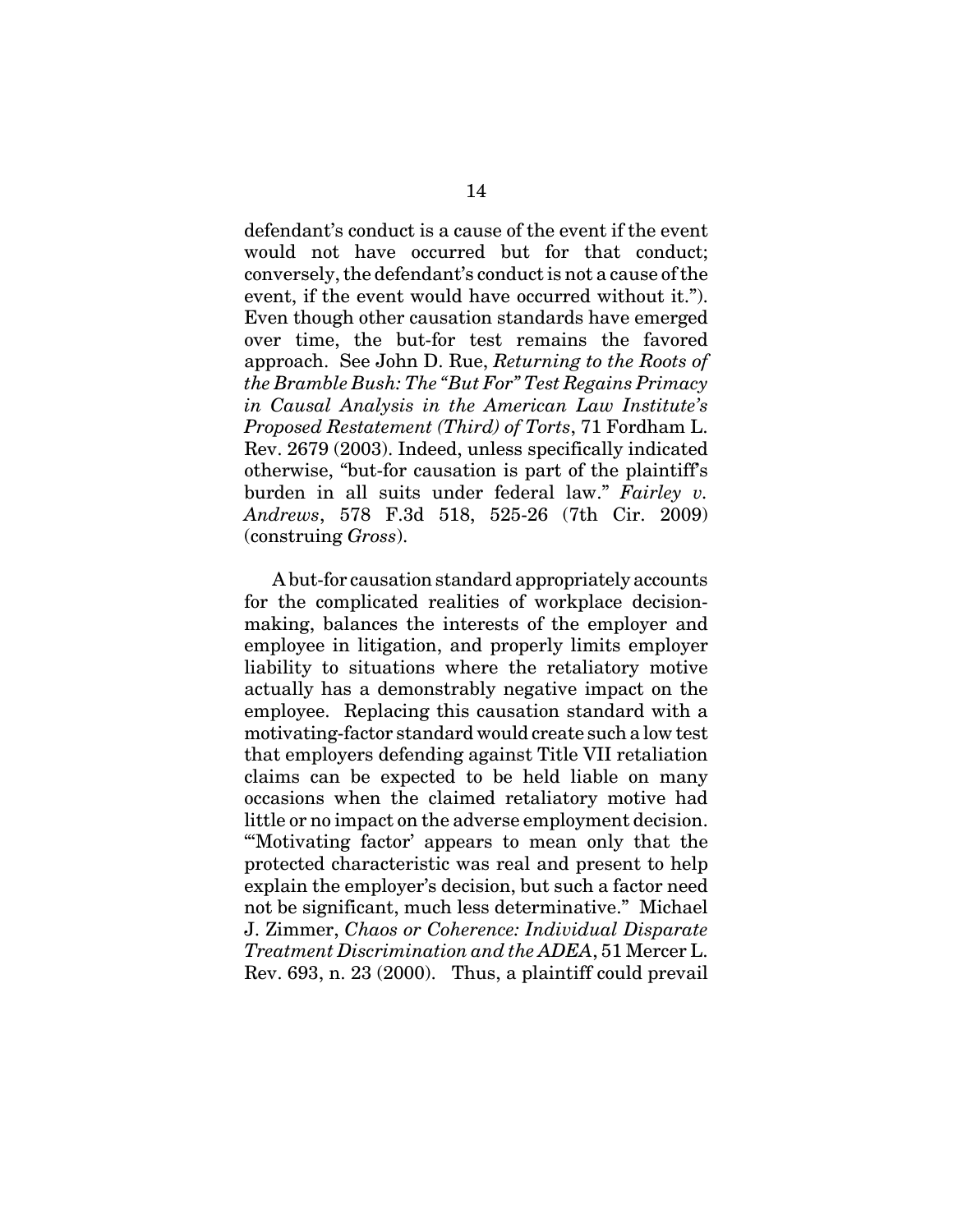simply by showing proof that an improper motive was one of multiple reasons for the employment action. Plaintiffs have "the option of not contesting the truthfulness of the stated reason, but instead demonstrating that discrimination was also a motivating factor behind the adverse employment action." Robert M. Weems, *Selected Issues and Trends in Civil Litigation in Mississippi Federal District Courts*, 77 Miss. L.J. 977, 1031 (2008). Defendants, on the other hand, would face the difficulties associated with proving a negative – that they did not retaliate – in order to avoid liability and damages. This is an extremely difficult standard for employers, especially when one considers that in most cases, an employer's decision is based on multiple factors. As Senator Case famously noted during the debate over the Civil Rights Act of 1964, "If anyone ever had an action that was motivated by a single cause, he is a different kind of animal from any I know of." 110 Cong. Rec. 13837-38 (1964). See also David A. Cathcart & Mark Snyderman, *The Civil Rights Act of 1991*, SF41 ALI-ABA 391, 432 (2001) (noting that employment decisions "are almost always mixed-motive decisions turning on many factors.")

Given the many factors that can contribute to any one employment decision, the legislative scheme opted for clarity by employing the traditional "because" language which requires a showing of "but-for" causation in Title VII retaliation cases. Bright-line rules like this offer obvious benefits because they avoid dispute about whether something is inside of the line, which is "bright" or clearly established. That delicate balance is hard to achieve with standards, which can be set too low and result in lots of weak claims, or set too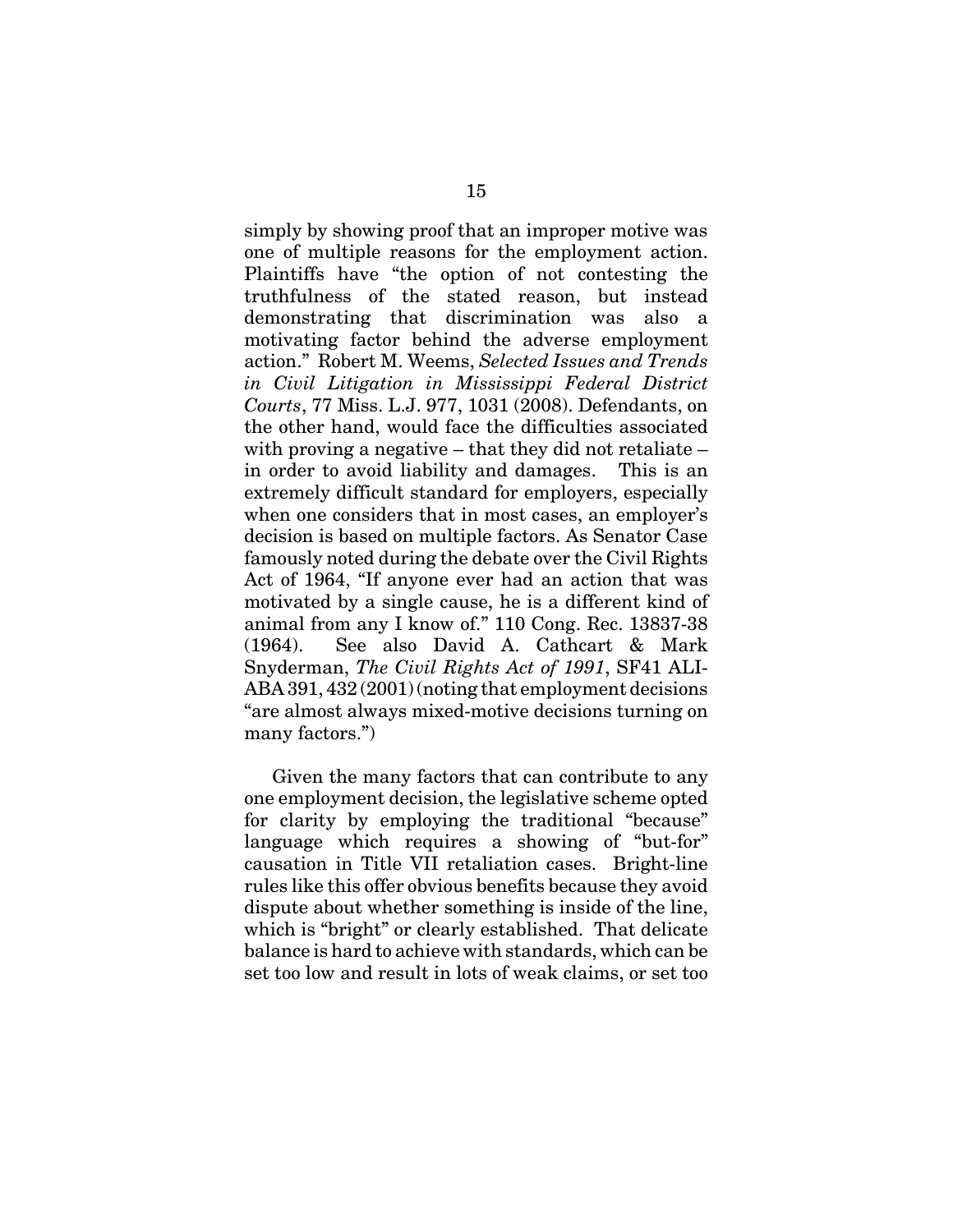high and result in violators of a statutory policy doing so with impunity. The legislature makes a policy choice when it selects a bright-line rule over a standard. See e.g. Louis Kaplow, *Rules versus standards: An economic analysis*, 42 Duke L.J. 557, 557 (1992); Kathleen M. Sullivan, *The justices of rules and standards*, 106 Harv. L.R. 22, 26 (1992). Congress made such a choice here when it employed the traditional language "because," which requires a showing of "but-for" causation. Under such a policy, employers who engaged in an adverse action directed at an employee "because of" his exercising his or her Title VII rights, are to be held liable. But one that may be irritated by exercise of Title VII rights but who took action that would have occurred anyway, may not be held liable.

Disregarding the bright-line rule in favor of a standard will create grave difficulties for the businesses and individuals DRI's members are regularly called upon to defend. Even where employers comply with the law, the nature of motives and the motivating – factor causation standard will allow plaintiffs to defeat summary judgment motions in retaliation claims with relative ease:

While responsible employers will take steps to assure or encourage lawful motivation by participating individuals, it will often be possible for an aggrieved employee or applicant to find someone whose input in the process was in some way motivated by an impermissible factor  $-$  a much lighter burden than demonstrating that the forbidden ground of decision was a *determining* factor…Summary judgment will be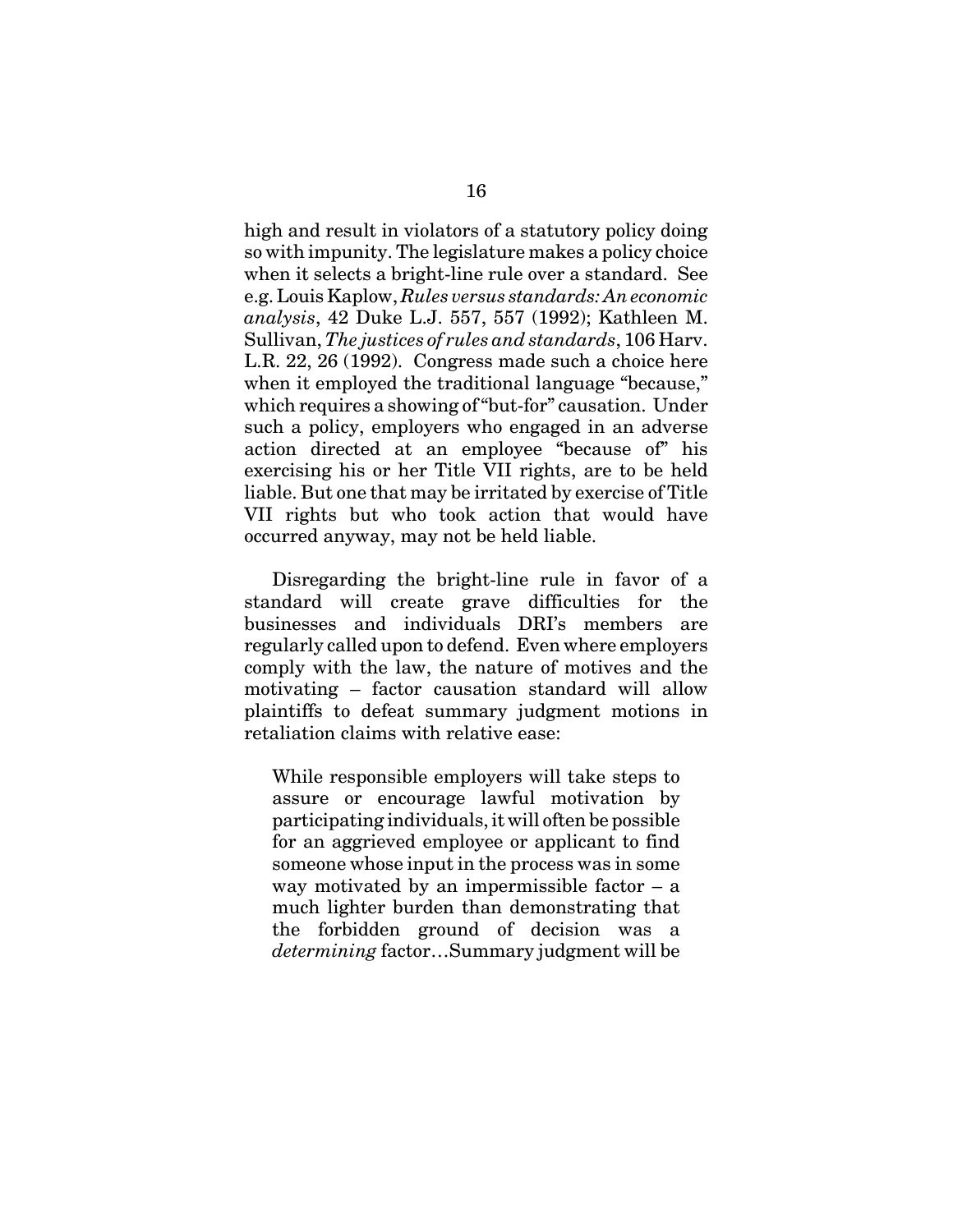less frequent because the plaintiff's threshold burden is so light.

David A. Cathcart, *supra* (emphasis in original). Because direct evidence is not required in order to obtain a mixed-motive jury instruction, *Desert Palace, Inc. v. Costa*, 539 U.S. 90, 92, 101-102 (2003), plaintiffs can avoid summary judgment simply by a showing of circumstantial evidence – an undemanding burden, to say the least. See *White v. Baxter Healthcare Corp*., 533 F.3d 381, 400 (6th Cir. 2008) (noting that "[t]his burden of producing some evidence in support of a mixedmotive claim is not onerous and should preclude sending the case to the jury only where the record is devoid of evidence that could reasonably be construed to support the plaintiff's claim."). This means that employers will be forced to spend the resources necessary to litigate a claim at trial, even where the evidence of retaliation is relatively weak. See, e.g., *Holcomb v. Iona College*, 521 F.3d 130, 142 (2d Cir. 2008) (vacating and remanding the district court's grant of summary judgment of plaintiff's Title VII race discrimination claim and holding that even though the plaintiff "has adduced little evidence to suggest that he was terminated *solely* because his wife was black…he needs only to prove that the decision was partly so motivated to prevail on the ultimate merits of his claim."). Employers faced with this situation often choose to settle to avoid the negative publicity of a trial or to save their scarce resources for more productive activities than litigating.

When the standard is lowered to allow for liability on the basis of a mixed motive, the scales will continue to tip in favor of plaintiffs at trial. To illustrate, take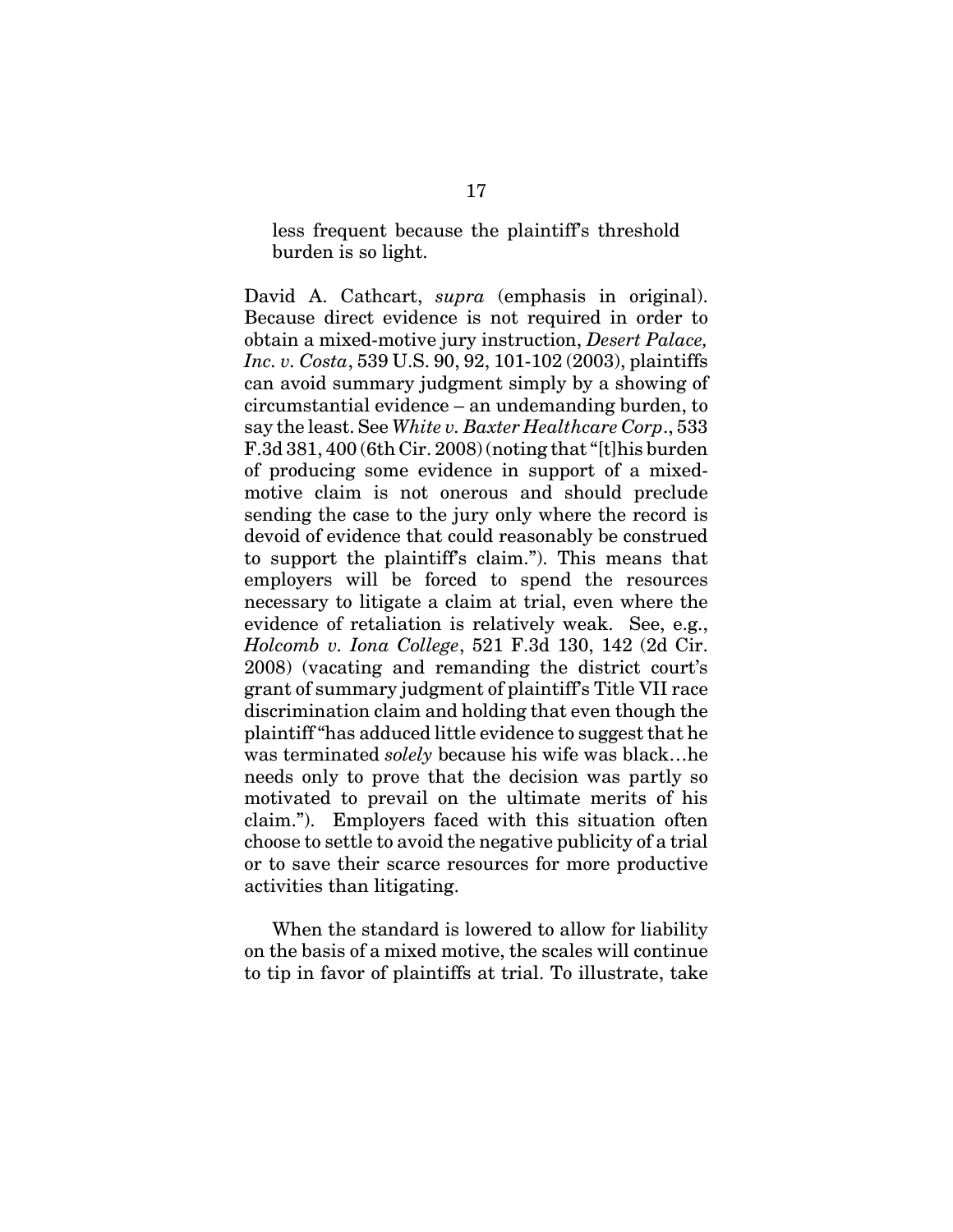two simple retaliation jury instructions, one which utilizes a "but-for" approach, and the other which employs a "motivating factor" standard:

Did plaintiff, P, establish by a preponderance of the evidence that defendant, D, retaliated against him because P participated in an investigation, proceeding, or hearing?

Did plaintiff, P, establish by a preponderance of the evidence that his participation in an investigation, proceeding, or hearing was a motivating factor in the decision by defendant, D, to terminate him?

The latter instruction is more favorable to plaintiffs. Stated another way, plaintiffs who must show that the protected characteristic was merely "a motivating factor" in the employer's decision have a much easier burden than those who must satisfy the "but-for" test. Michael J. Zimmer, *The Emerging Uniform Structure of Disparate Treatment Discrimination Litigation*, 30 Ga. L. Rev. 563, 607-08 (1996).

The Third Circuit witnessed this firsthand in the age discrimination context when a jury was given both "but-for" and "motivating factor" instructions in the same case. *Abrams v. Lightolier Inc*., 50 F.3d 1204 (3d Cir. 1995). *Abrams* was an age discrimination case involving both state and federal claims which proceeded to a jury trial. The jury was instructed that "Abrams had to show that age was *the sole motivating factor* for his discharge" in order to prevail on his federal age discrimination claim brought under the ADEA. *Id*. at 1211 (emphasis in original). However, in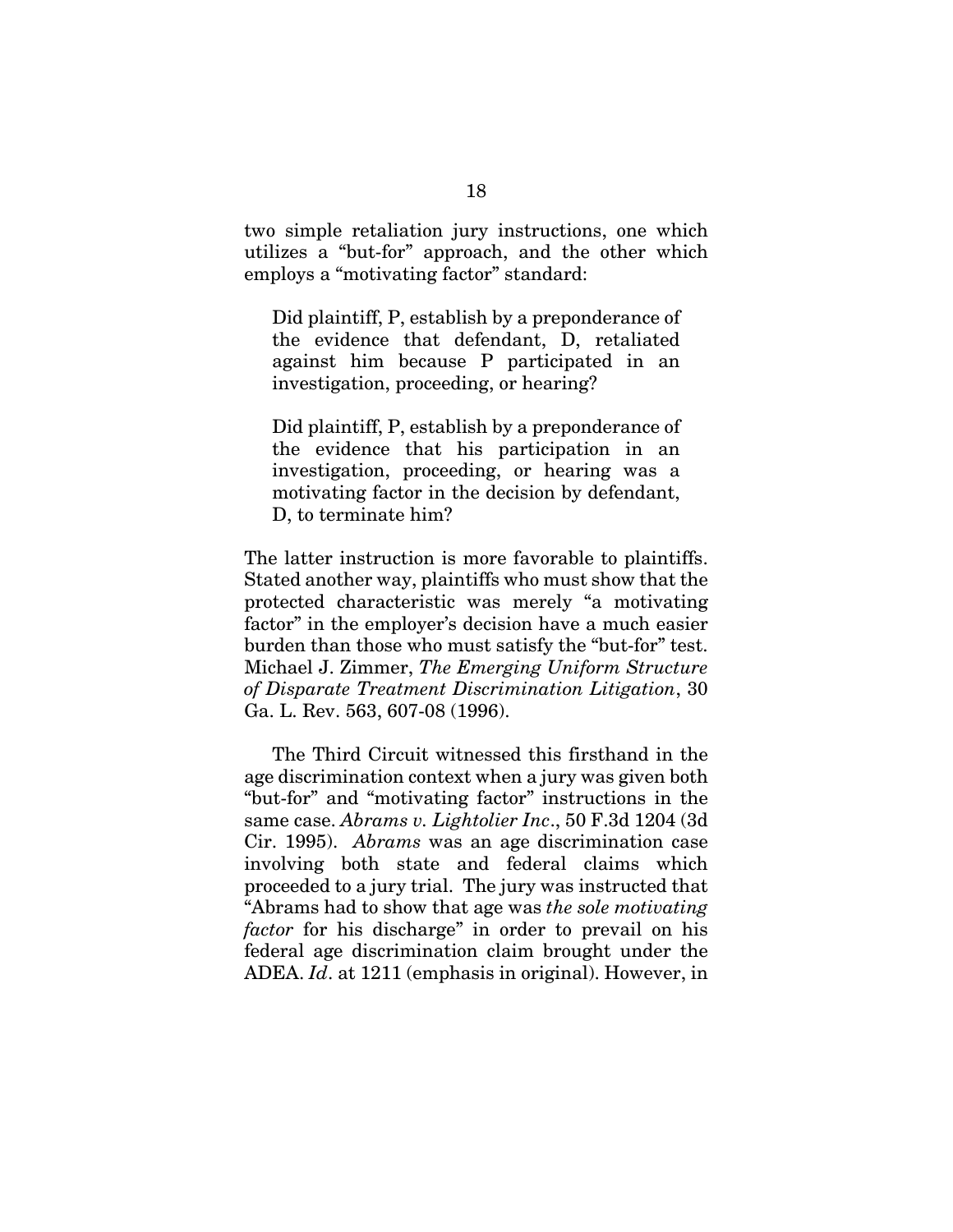contrast, the jury was instructed that it could find in favor of Abrams on his state-law age discrimination claim by showing that age was "a determinative factor" in the discharge decision. *Id*. Not surprisingly, the jury found that age was not the sole motivating factor for Abrams' termination – thus rejecting his federal claim – but nevertheless concluded that age was a determinative factor in his termination – thus subjecting the employer to back-pay, future losses, and pain and suffering damages under the state-law discrimination act. The lax causation standard for the state-law discrimination claim allowed the jury's verdict to withstand an appeal, even over evidence that Abrams' termination followed a failure to memorialize an oral modification of shipping rates with a third company, which resulted in litigation and cost Abrams' employer nearly one million dollars in settlement and attorney's fees. *Id*. at 1210.

Application of a motivating-factor causation standard can easily result in a windfall to plaintiffs. See Martin J. Katz, *The Fundamental Incoherence of Title VII: Making Sense of Causation in Disparate Treatment Law*, 94 Geo. L. J. 489, 512 (2006). Take, for example, an employee who engaged in insubordinate conduct and was terminated. And assume that his employer harbored some retaliatory animus in terminating the employee, but would have terminated the employee regardless based on his insubordinate behavior. Under the "a motivating factor" standard, the employee may prevail in such a case, and the employer could be ordered to reinstate the employee or pay compensatory damage, even though the employee's own misconduct was the reason he was terminated.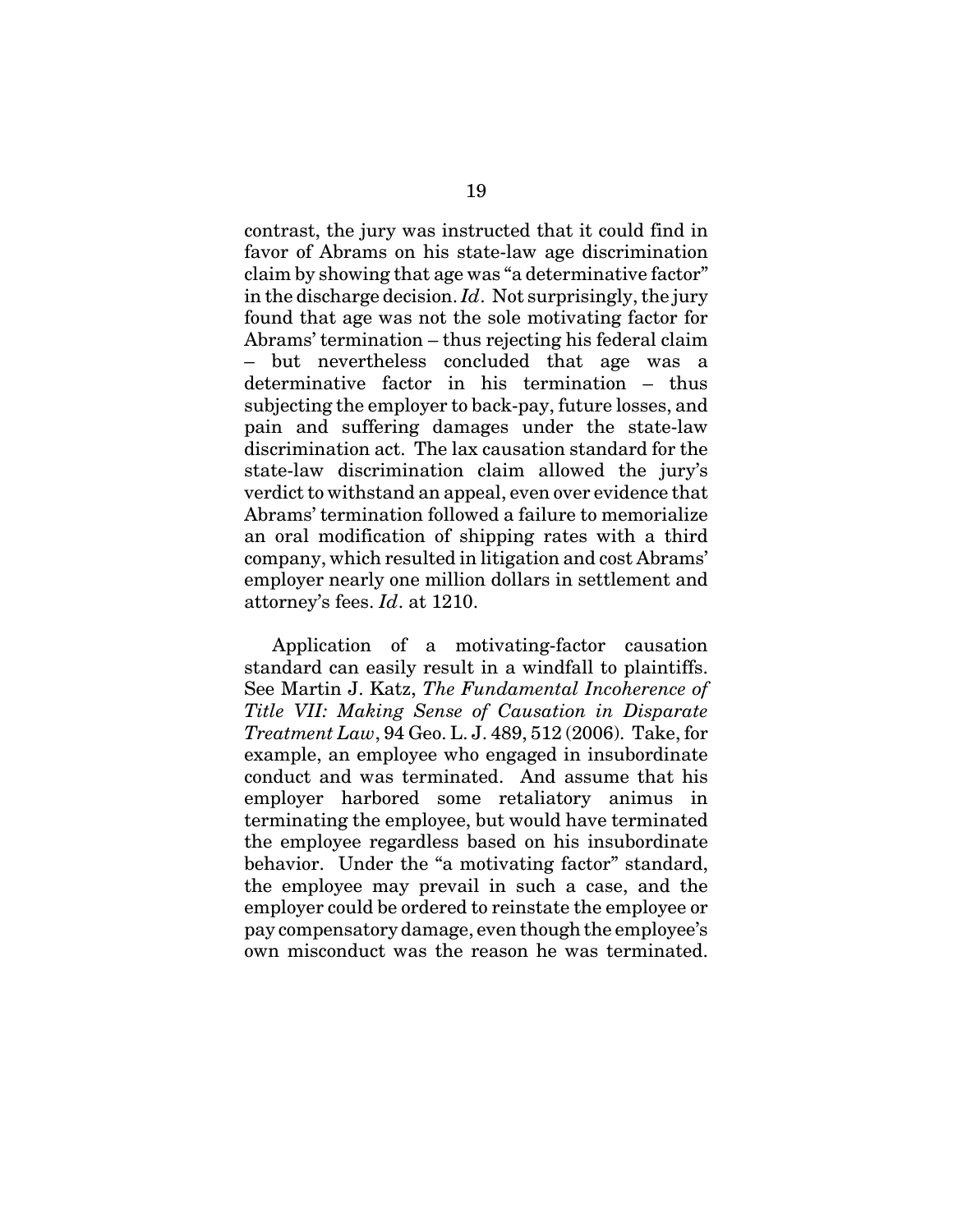The insubordinate employee is therefore placed in a better position than he would otherwise have been. *Id*.

Employers, on the other hand, are often placed in a lose/lose situation. They must choose to either retain the employee who has violated their legitimate rules thus undercutting their enforcement and legitimacy in the workplace, or chance the cost and uncertainties of litigation under a framework that permits an employee to establish a retaliation claim without showing a direct causal connection between his protected status and the injury suffered. For many defendants, the former presents the only economically viable option. This is particularly true where Title VII allows prevailing plaintiffs to recover statutory attorney's fees with relative ease.  $42 \text{ U.S.C. }$  \$ 2000e-5(k) ("[i]n an action or proceeding under this subchapter the court in its discretion, may allow the prevailing party…a reasonable attorneys' fee (including expert fees) as part of the costs[.]" In contrast, it is exceedingly difficult for "prevailing defendants," to recoup their attorney's fees. Compare *Newman v. Piggie Park, Enterprises, Inc*., 390 U.S. 400, 402 (1968) (noting that prevailing plaintiffs "should ordinarily recover an attorney's fee unless special circumstances would render such an award unjust."), with *Christianburg Garment Co. v. EEOC*, 434 U.S. 412, 422 (1978) (holding that prevailing defendants should receive attorney fees only if the plaintiff's action "was frivolous, unreasonable, or groundless[.]"). The threat of an adverse jury verdict and attorney's fees also places intense pressure on defendants to settle even meritless retaliation claims.

With retaliation claims on the rise, the economic burden on defendants will likely become even more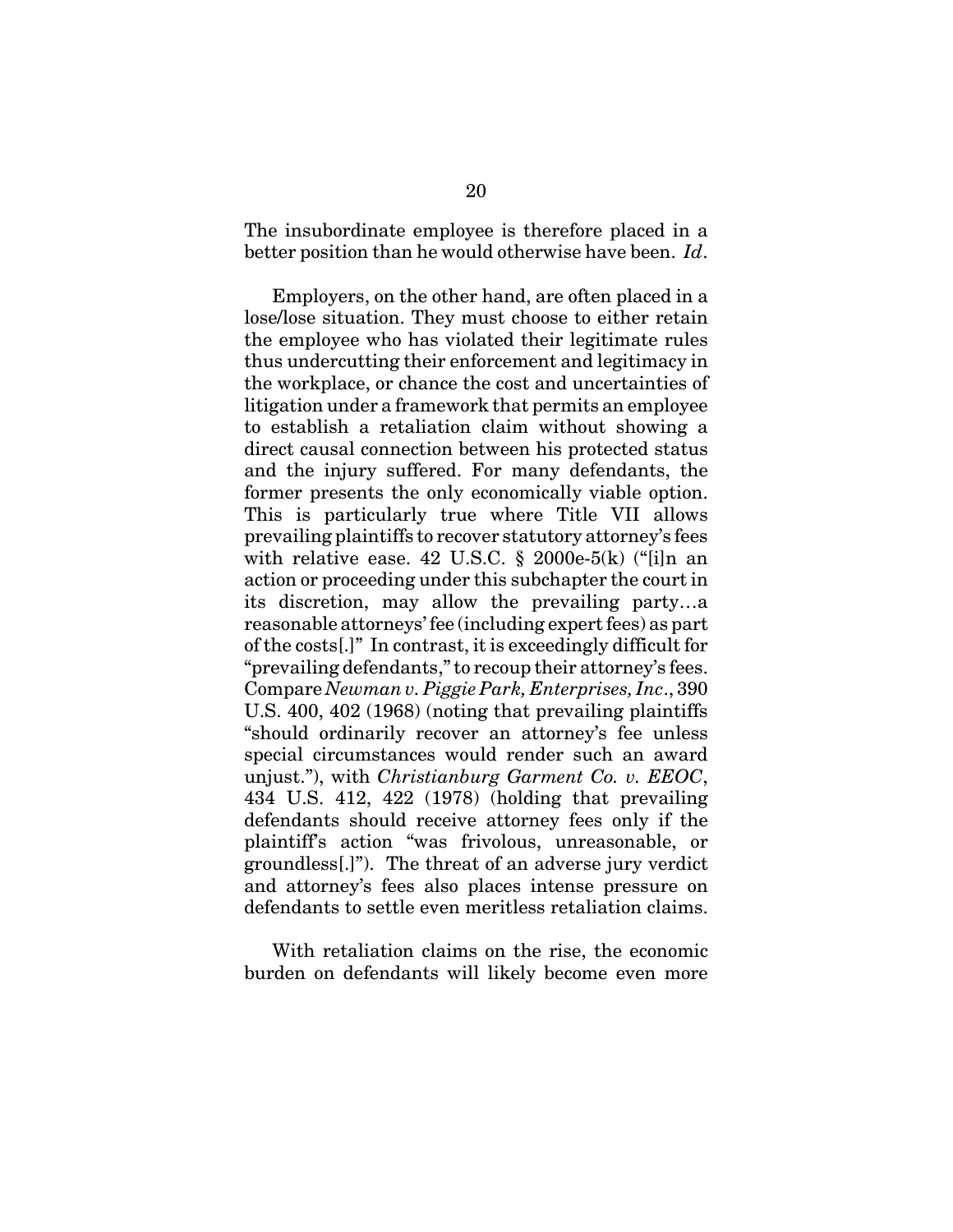onerous. Wayne N. Outten et al., *When Your Employer Thinks You Acted Disloyally: The Guarantees and Uncertainties of Retaliation Law,* 693 Prac. L. Inst.- Litig. 151, 153 (2003) (noting that "In part due to the success rate of retaliation claims before juries, more and more plaintiffs are adding retaliation to their discrimination and whistleblower claims."). In fiscal year 2012 alone, Title VII retaliation charges comprised nearly 1/3 of all charges filed with the U.S. Equal Employment Opportunity Commission. U.S. Equal Employment Opportunity Commission, Charge Statistics, FY 1997 Through FY 2012, available at http://www.eeoc.gov/eeoc/statistics/enforcement/charg es.cfm (last visited February 28, 2013) (reporting that of the 99,412 total charges filed in FY 2012, 31,208 of them, or 31.4%, were retaliation charges brought pursuant to Title VII). Given the consistent upward trend in Title VII retaliation charges over the past decade (*id*.), it is likely that this number will increase in coming years.

*Amicus curiae* DRI does not dispute that eliminating retaliation in the workplace is a laudable goal. But this goal must be balanced with equally important goals, including ensuring that employers are not restricted in their decision-making processes because of litigation fears or unnecessarily burdened with the costs of defending or settling meritless lawsuits based on insufficient evidence of retaliation. All of these important considerations, and the interests of both employers and employees, should inform any discussion of the appropriate burden of proof in a retaliation claim brought under Title VII. Congress balanced these competing interests when it enacted a retaliation provision that requires a plaintiff to show